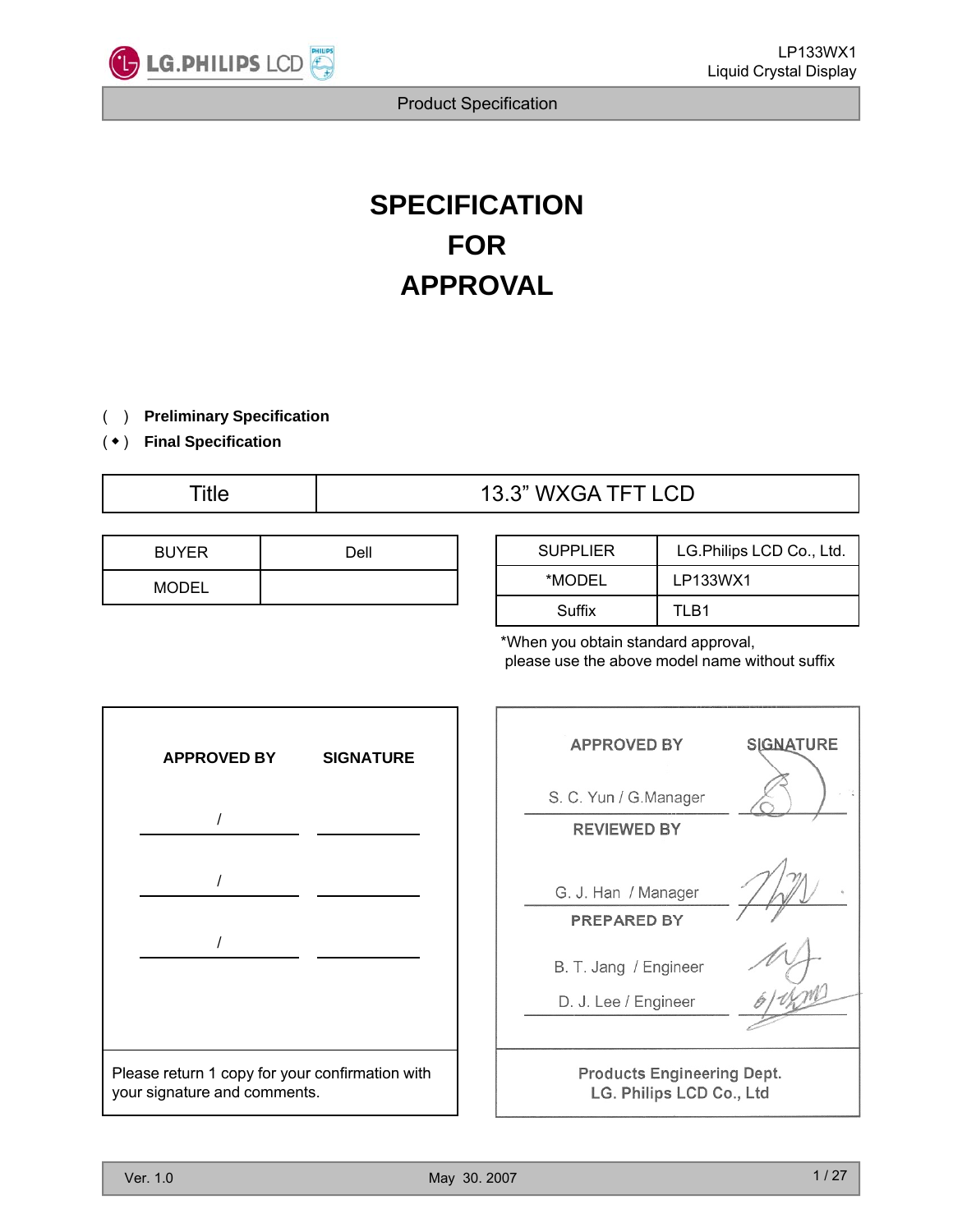

## **Contents**

| <b>No</b> | <b>ITEM</b>                                               | Page |
|-----------|-----------------------------------------------------------|------|
|           | <b>COVER</b>                                              | 1    |
|           | <b>CONTENTS</b>                                           | 2    |
|           | <b>RECORD OF REVISIONS</b>                                | 3    |
| 1         | <b>GENERAL DESCRIPTION</b>                                | 4    |
| 2         | ABSOLUTE MAXIMUM RATINGS                                  | 5    |
| 3         | ELECTRICAL SPECIFICATIONS                                 |      |
| $3 - 1$   | ELECTRICAL CHARACTERISTICS                                | 6    |
| $3 - 2$   | <b>INTERFACE CONNECTIONS</b>                              | 8    |
| $3-3$     | SIGNAL TIMING SPECIFICATIONS                              | 9    |
| $3 - 4$   | SIGNAL TIMING WAVEFORMS                                   | 9    |
| $3-5$     | COLOR INPUT DATA REFERNECE                                | 10   |
| $3-6$     | POWER SEQUENCE                                            | 11   |
| 4         | OPTICAL SPECIFICATIONS                                    | 12   |
| 5         | MECHANICAL CHARACTERISTICS                                | 16   |
| 6         | <b>RELIABILITY</b>                                        | 20   |
| 7         | <b>INTERNATIONAL STANDARDS</b>                            |      |
| $7-1$     | <b>SAFETY</b>                                             | 21   |
| $7-2$     | <b>EMC</b>                                                | 21   |
| 8         | <b>PACKING</b>                                            |      |
| $8 - 1$   | DESIGNATION OF LOT MARK                                   | 22   |
| $8 - 2$   | PACKING FORM                                              | 22   |
| 9         | PRECAUTIONS                                               | 23   |
| A         | APPENDIX A. Enhanced Extended Display Identification Data | 25   |
|           |                                                           |      |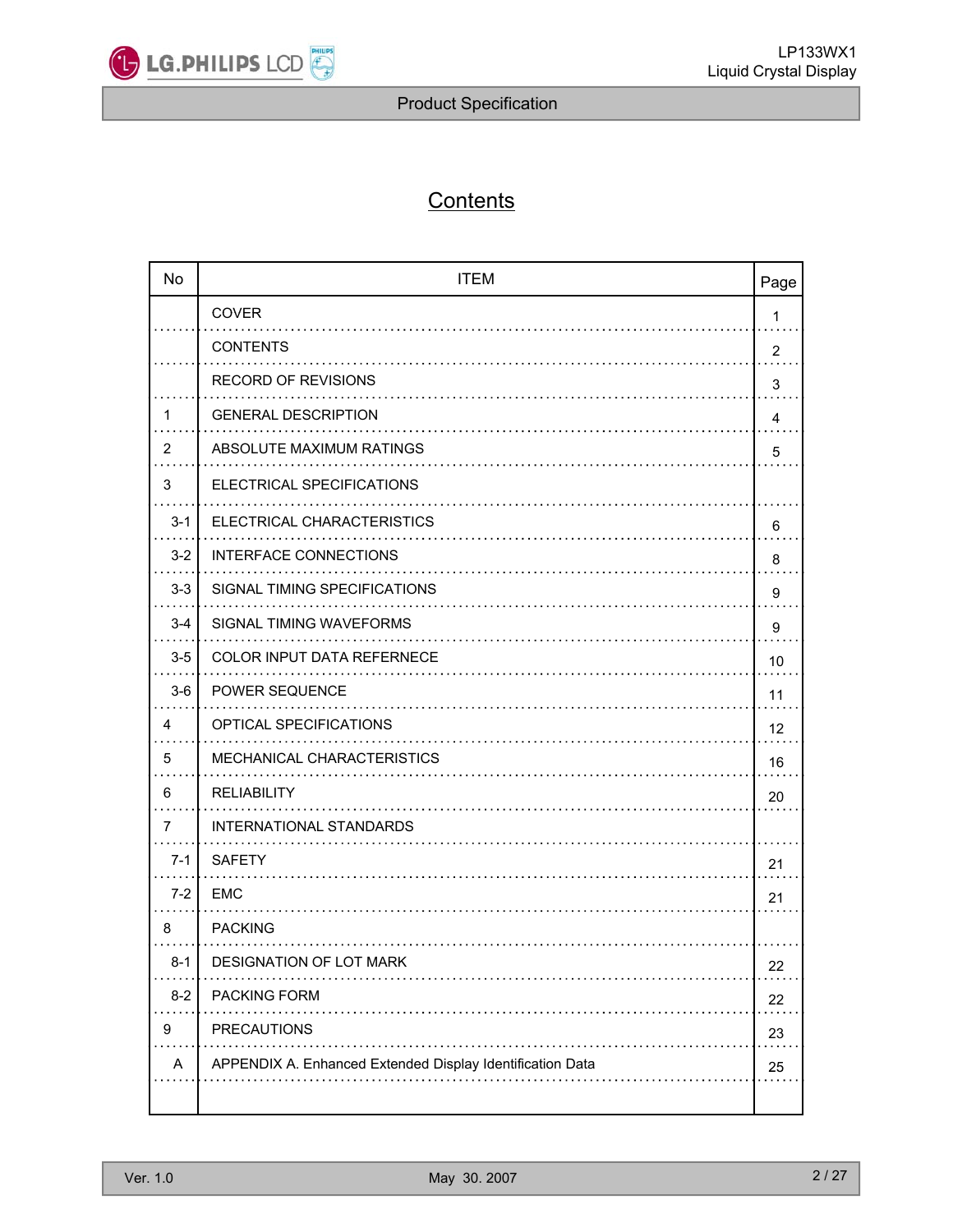

## **RECORD OF REVISIONS RECORD OF REVISIONS**

| Revision No | <b>Revision Date</b> | Page                     | Description                                                       | <b>EEDID</b><br>Ver. |
|-------------|----------------------|--------------------------|-------------------------------------------------------------------|----------------------|
| $0.0\,$     | Jan.16.2007          | $\overline{a}$           | <b>Preliminary Specification</b>                                  | V <sub>0.0</sub>     |
| 0.1         | Mar. 6. 2007         | $\,6$                    | ELECTRICAL CHARACTERISTICS (Power Supply Input Current)<br>Change | V <sub>0.0</sub>     |
| $0.2\,$     | May.23.2007          | $\boldsymbol{9}$         | Signal Timing Typ. Changing for WWAN (71Mhz->71.5Mhz)             | V0.5                 |
|             |                      | $25 - 27$                | <b>EDID Changing</b>                                              | V0.5                 |
| 0.3         | May.29. 2007         | $25 - 27$                | SMBUS EDID Changing                                               | V0.6                 |
| $1.0$       | May.30.2007          | $\overline{\phantom{0}}$ | Final CAS                                                         | V0.6                 |
|             |                      |                          |                                                                   |                      |
|             |                      |                          |                                                                   |                      |
|             |                      |                          |                                                                   |                      |
|             |                      |                          |                                                                   |                      |
|             |                      |                          |                                                                   |                      |
|             |                      |                          |                                                                   |                      |
|             |                      |                          |                                                                   |                      |
|             |                      |                          |                                                                   |                      |
|             |                      |                          |                                                                   |                      |
|             |                      |                          |                                                                   |                      |
|             |                      |                          |                                                                   |                      |
|             |                      |                          |                                                                   |                      |
|             |                      |                          |                                                                   |                      |
|             |                      |                          |                                                                   |                      |
|             |                      |                          |                                                                   |                      |
|             |                      |                          |                                                                   |                      |
|             |                      |                          |                                                                   |                      |
|             |                      |                          |                                                                   |                      |
|             |                      |                          |                                                                   |                      |
|             |                      |                          |                                                                   |                      |
|             |                      |                          |                                                                   |                      |
|             |                      |                          |                                                                   |                      |
|             |                      |                          |                                                                   |                      |
|             |                      |                          |                                                                   |                      |
|             |                      |                          |                                                                   |                      |
|             |                      |                          |                                                                   |                      |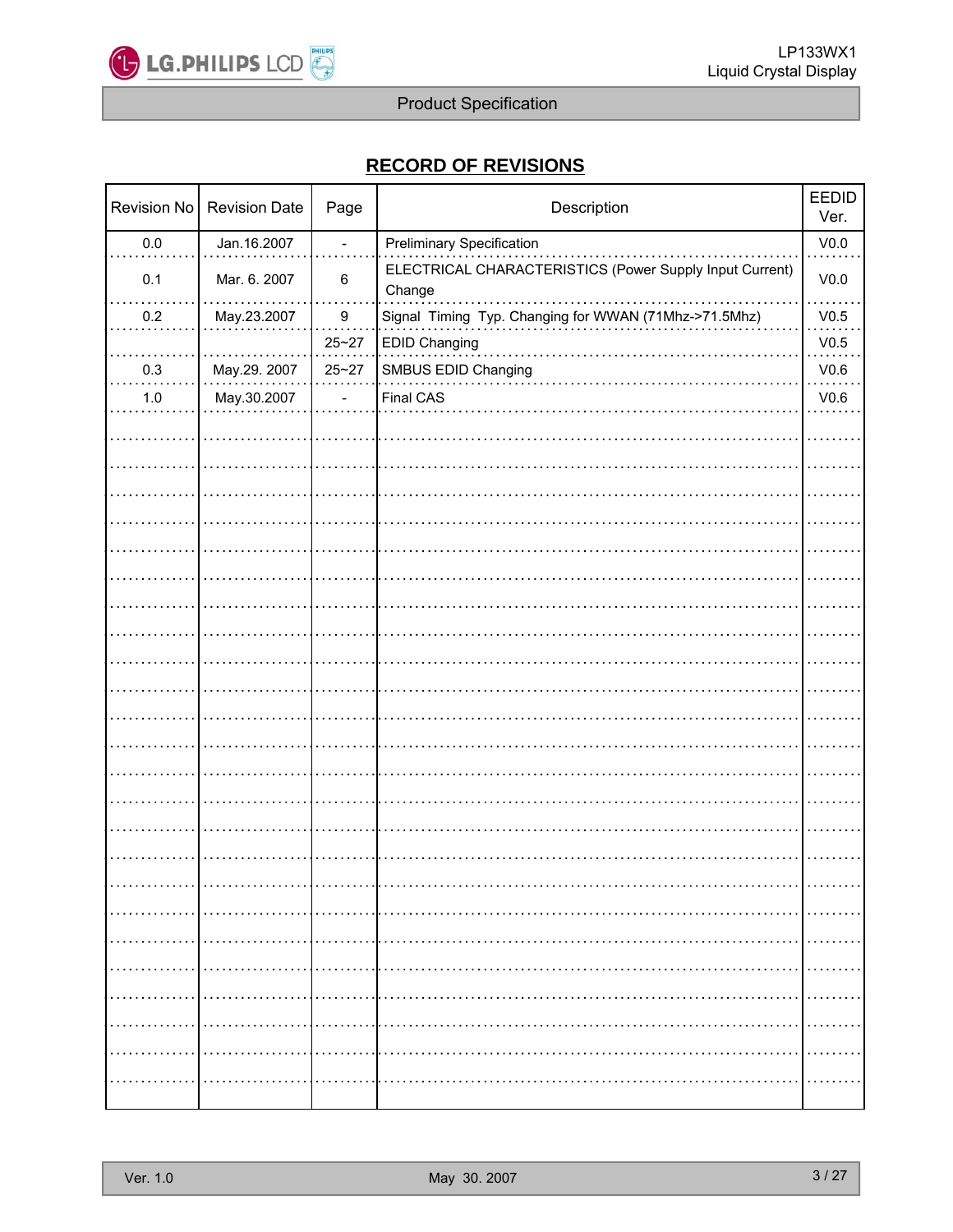## **1. General Description**

The LP133WX1-TLB1 is a Color Active Matrix Liquid Crystal Display with an integral Cold Cathode Fluorescent Lamp (CCFL) backlight system. The matrix employs a-Si Thin Film Transistor as the active element. It is a transmissive type display operating in the normally white mode. This TFT-LCD has 13.3 inches diagonally measured active display area with WXGA resolution(800 vertical by 1280 horizontal pixel array). Each pixel is divided into Red, Green and Blue sub-pixels or dots which are arranged in vertical stripes. Gray scale or the brightness of the sub-pixel color is determined with a 6-bit gray scale signal for each dot, thus, presenting a palette of more than 262,144 colors.

The LP133WX1-TLB1 has been designed to apply the interface method that enables low power, high speed, low EMI.

The LP133WX1-TLB1 is intended to support applications where thin thickness, low power are critical factors and graphic displays are important. In combination with the vertical arrangement of the sub-pixels, the LP133WX1-TLB1 characteristics provide an excellent flat display for office automation products such as Notebook PC.



### **General Features**

| Active Screen Size            | 13.3 inches diagonal                                                        |
|-------------------------------|-----------------------------------------------------------------------------|
| Outline Dimension             | 299.0(H)[typ.] $\times$ 195.0(V)[typ.] $\times$ 5.5(D) mm [Max.]            |
| Pixel Pitch                   | $0.2235$ mm $\times$ 0.2235 mm                                              |
| <b>Pixel Format</b>           | 1280 horiz. By 800 vert. Pixels RGB strip arrangement                       |
| <b>Color Depth</b>            | 6-bit. 262.144 colors                                                       |
| Luminance, White              | 220 cd/m <sup>2</sup> [typ.], 5p average                                    |
| <b>Power Consumption</b>      | Total 4.8 Watt(Typ.) @ LCM circuit 0.8 Watt(Typ.), B/L input 4.0 Watt(Typ.) |
| Weight                        | 340g [Typ.], 350g [Max.]                                                    |
| <b>Display Operating Mode</b> | Transmissive mode, normally white                                           |
| Surface Treatment             | Anti-Reflection & Glare, hard coating 3H                                    |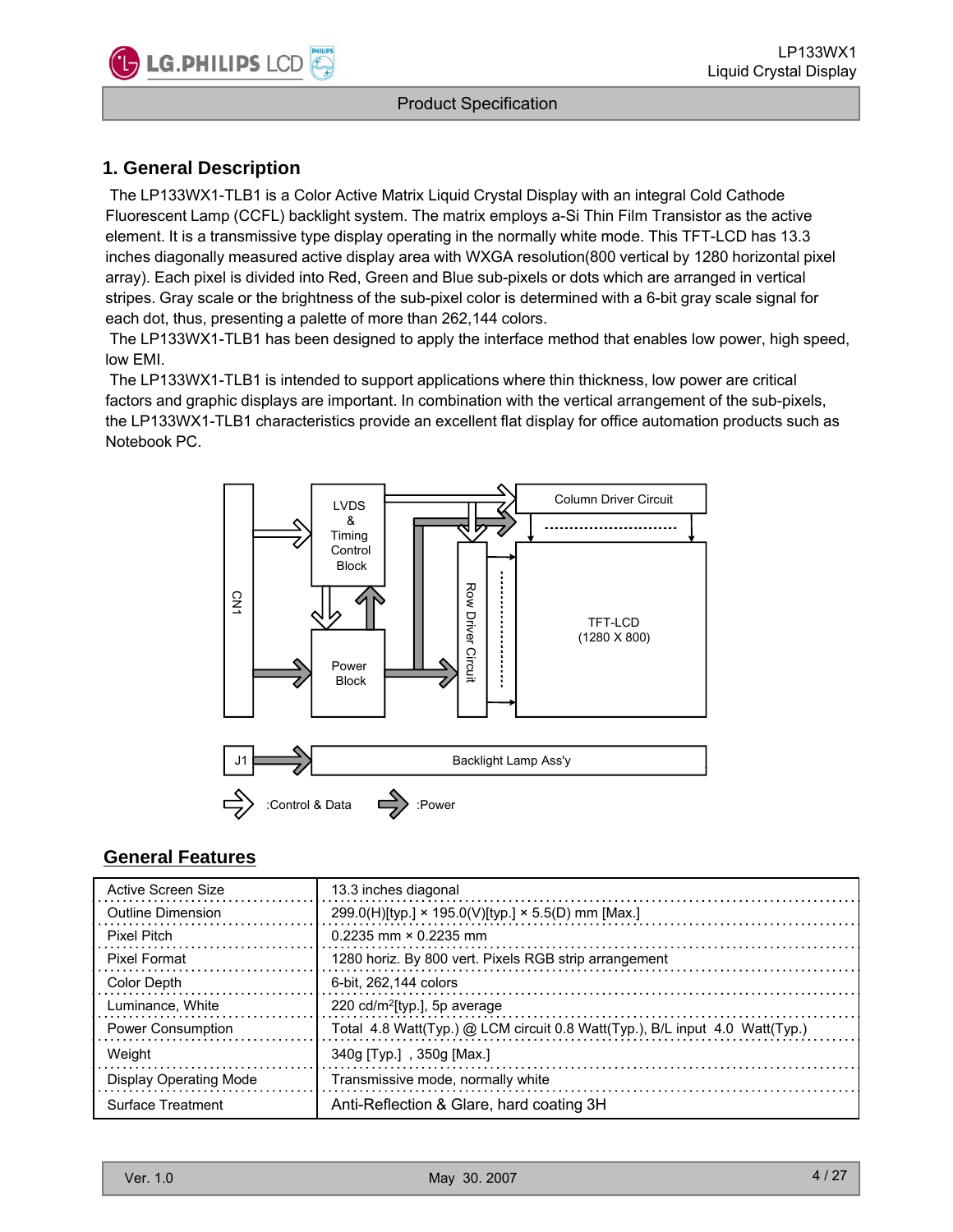

## **2. Absolute Maximum Ratings**

The following are maximum values which, if exceeded, may cause faulty operation or damage to the unit.

| Parameter                         | Symbol     |            | Values | <b>Units</b> | <b>Notes</b>    |  |  |
|-----------------------------------|------------|------------|--------|--------------|-----------------|--|--|
|                                   |            | Min<br>Max |        |              |                 |  |  |
| Power Input Voltage               | VCC        | $-0.3$     | 4.0    | <b>Vdc</b>   | at 25 $\pm$ 5°C |  |  |
| <b>Operating Temperature</b>      | TOP        |            | 50     | $^{\circ}$ C |                 |  |  |
| Storage Temperature               | <b>HST</b> | $-20$      | 60     | ം            |                 |  |  |
| <b>Operating Ambient Humidity</b> | <b>HOP</b> | 10         | 90     | %RH          |                 |  |  |
| Storage Humidity                  | <b>HST</b> | 10         | 90     | %RH          |                 |  |  |

#### **Table 1. ABSOLUTE MAXIMUM RATINGS**

Note : 1. Temperature and relative humidity range are shown in the figure below. Wet bulb temperature should be 39°C Max, and no condensation of water.



**Dry Bulb Temperature [°C]**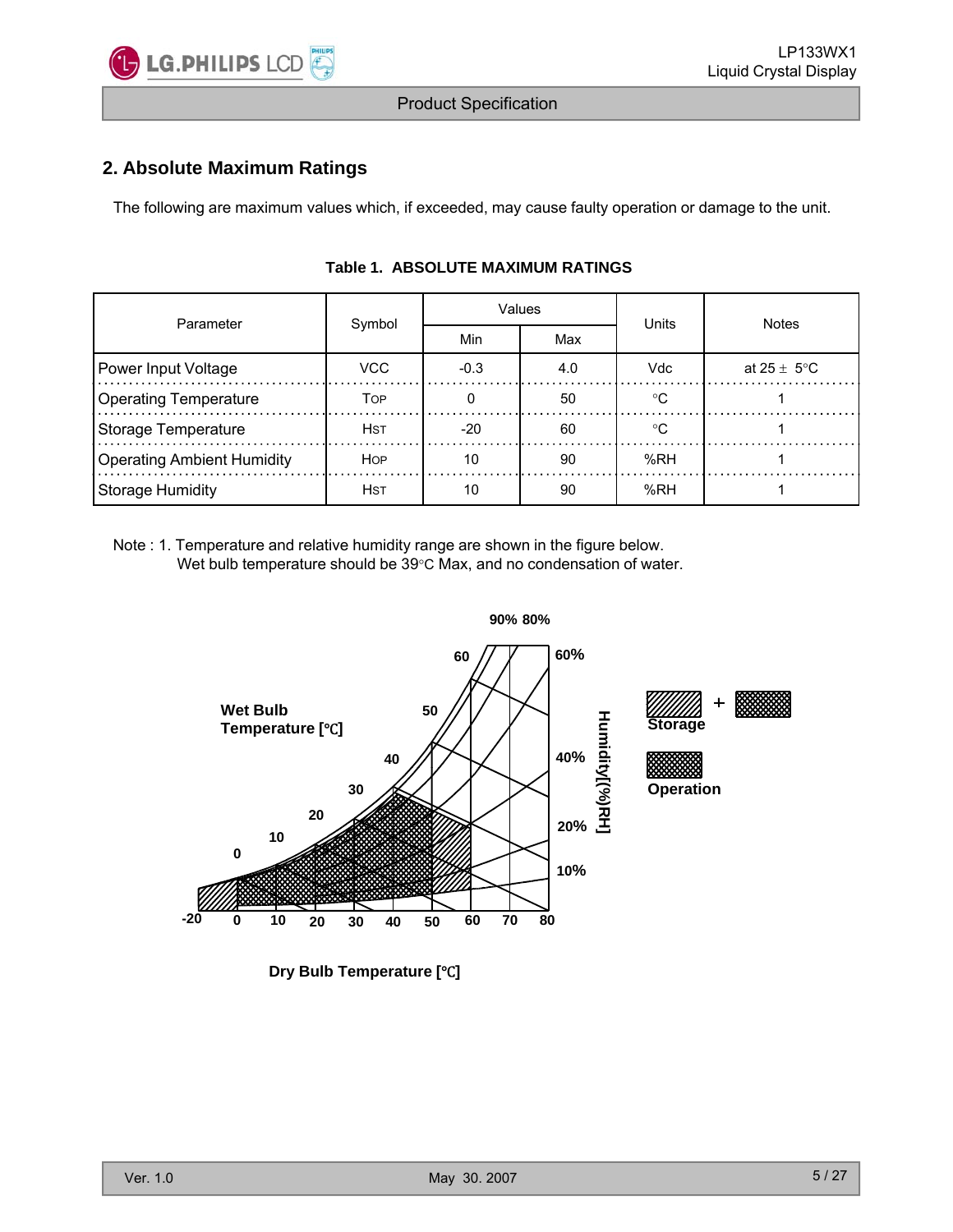

## **3. Electrical Specifications**

## **3-1. Electrical Characteristics**

The LP133WX1-TLB1 requires two power inputs. One is employed to power the LCD electronics and to drive the TFT array and liquid crystal. The second input which powers the CCFL, is typically generated by an inverter. The inverter is an external unit to the LCD.

| Parameter                                                                    | Symbol          | Min   | Typ | Max          | Unit                          | <b>Notes</b>   |
|------------------------------------------------------------------------------|-----------------|-------|-----|--------------|-------------------------------|----------------|
| MODULE:                                                                      |                 |       |     |              |                               |                |
| Power Supply Input Voltage                                                   | <b>VCC</b>      | 3.0   | 3.3 | 3.6          | $V_{dc}$                      |                |
| Power Supply Input Current                                                   | $I_{\rm CC}$    |       | 245 | 280          | mA                            | Mosaic         |
| Power Consumption                                                            | Pc.             |       | 0.8 | 0.9          | Watts                         |                |
| Differential Impedance                                                       | Zm              | 100   | 110 | 120          | <b>Ohm</b>                    | $\overline{2}$ |
| LAMP:                                                                        |                 |       |     |              |                               |                |
| <b>Operating Voltage</b>                                                     | $V_{BL}$        | 605   | 620 | 855          | V <sub>RMS</sub>              | 3              |
| <b>Operating Current</b>                                                     | l <sub>BL</sub> | 2.0   | 6.5 | 7.0          | mA <sub>RMS</sub>             | Δ              |
| Power Consumption                                                            | $P_{BL}$        |       | 4.0 | 4.2          |                               |                |
| <b>Operating Frequency</b>                                                   | $f_{BL}$        | 45    | 60  | 80           | kHz                           | 7              |
| Discharge Stabilization Time                                                 | Ts              |       |     | 3            | Min                           | 5              |
| Life Time                                                                    |                 | 15000 |     |              | <b>Hrs</b>                    | 6              |
| <b>Established Starting Voltage</b><br>at $25^{\circ}$ C<br>at 0 $\degree$ C | Vs              |       |     | 1140<br>1370 | V <sub>RMS</sub><br>$V_{RMS}$ | 8              |

| Table 2. ELECTRICAL CHARACTERISTICS |  |  |  |
|-------------------------------------|--|--|--|
|-------------------------------------|--|--|--|

Note)

- 1. The specified current and power consumption are under the Vcc =  $3.3V$ ,  $25^{\circ}$ C, fv = 60Hz condition whereas Mosaic pattern is displayed and fv is the frame frequency.
- 2. This impedance value is needed to proper display and measured form LVDS Tx to the mating connector.
- 3. The variance of the voltage is ± 10%.
- 4. The typical operating current is for the typical surface luminance  $(L_{WH})$  in optical characteristics.
- 5. Define the brightness of the lamp after being lighted for 5 minutes as 100%, Ts is the time required for the brightness of the center of the lamp to be not less than 95%.
- 6. The life time is determined as the time at which brightness of lamp is 50% compare to that of initial value at the typical lamp current.
- 7. The output of the inverter must have symmetrical(negative and positive) voltage waveform and symmetrical current waveform.(Asymmetrical ratio is less than 10%) Please do not use the inverter which has asymmetrical voltage and asymmetrical current and spike wave. Lamp frequency may produce interface with horizontal synchronous frequency and as a result this may cause beat on the display. Therefore lamp frequency shall be as away possible from the horizontal synchronous frequency and from its harmonics in order to prevent interference.
- 8. The voltage above VS should be applied to the lamps for more than 1 second for start-up. Otherwise, the 8. The voltage above VS should be applied to the lamps for more than 1 second for start up. Otherwise, lamps may not be turned on. The used lamp current is the lamp typical current.
- 9. The lamp power consumption shown above does not include loss of external inverter. The applied lamp current is a typical one.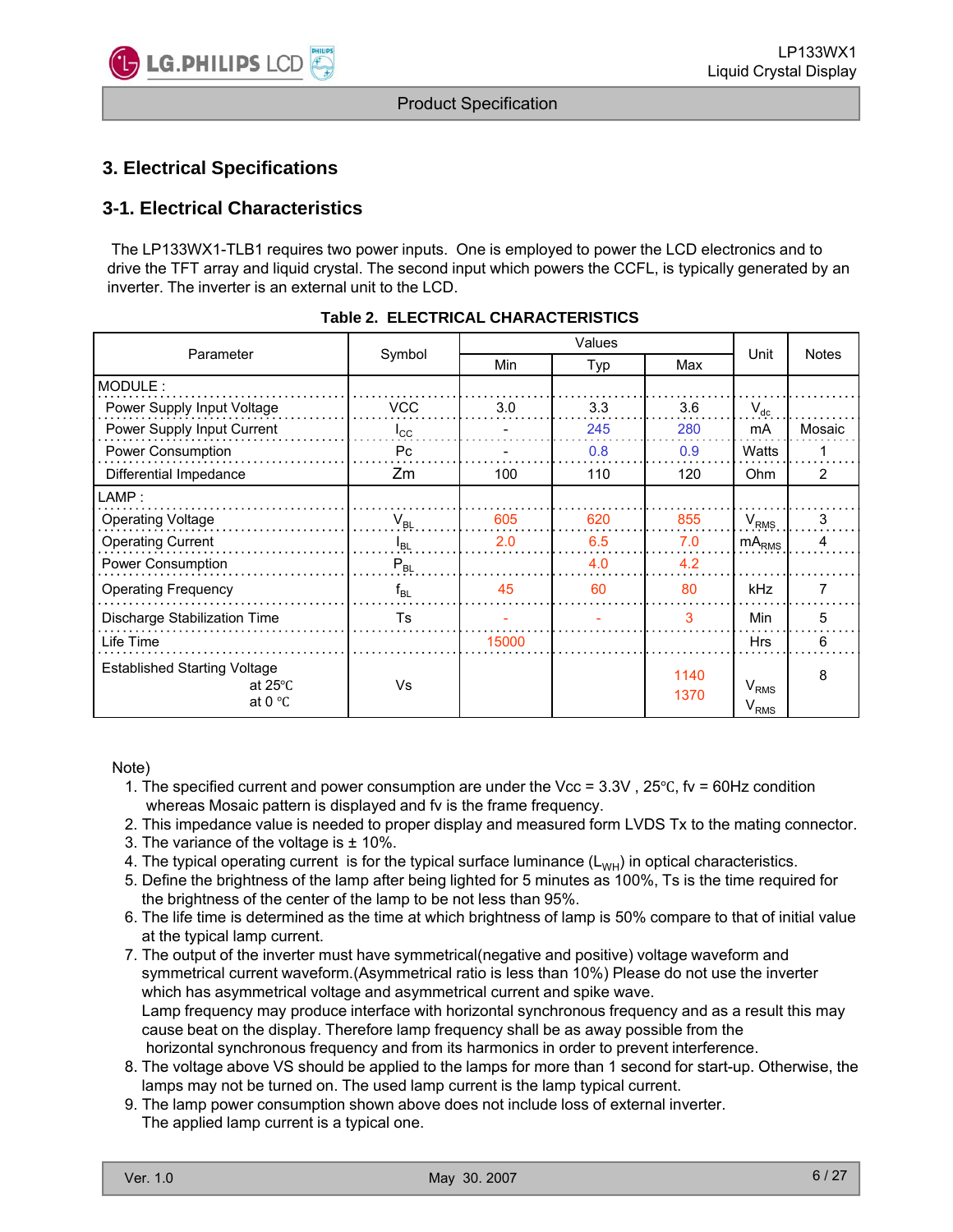

#### Note)

- 9. Requirements for a system inverter design, which is intended to have a better display performance, a better power efficiency and a more reliable lamp, are following.
	- It shall help increase the lamp lifetime and reduce leakage current.
		- a. The asymmetry rate of the inverter waveform should be less than 10%.
		- b. The distortion rate of the waveform should be within  $\sqrt{2} \pm 10\%$ .
			- \* Inverter output waveform had better be more similar to ideal sine wave.



※ Do not attach a conducting tape to lamp connecting wire.

If the lamp wire attach to a conducting tape, TFT-LCD Module has a low luminance and the inverter has abnormal action. Because leakage current is occurred between lamp wire and conducting tape.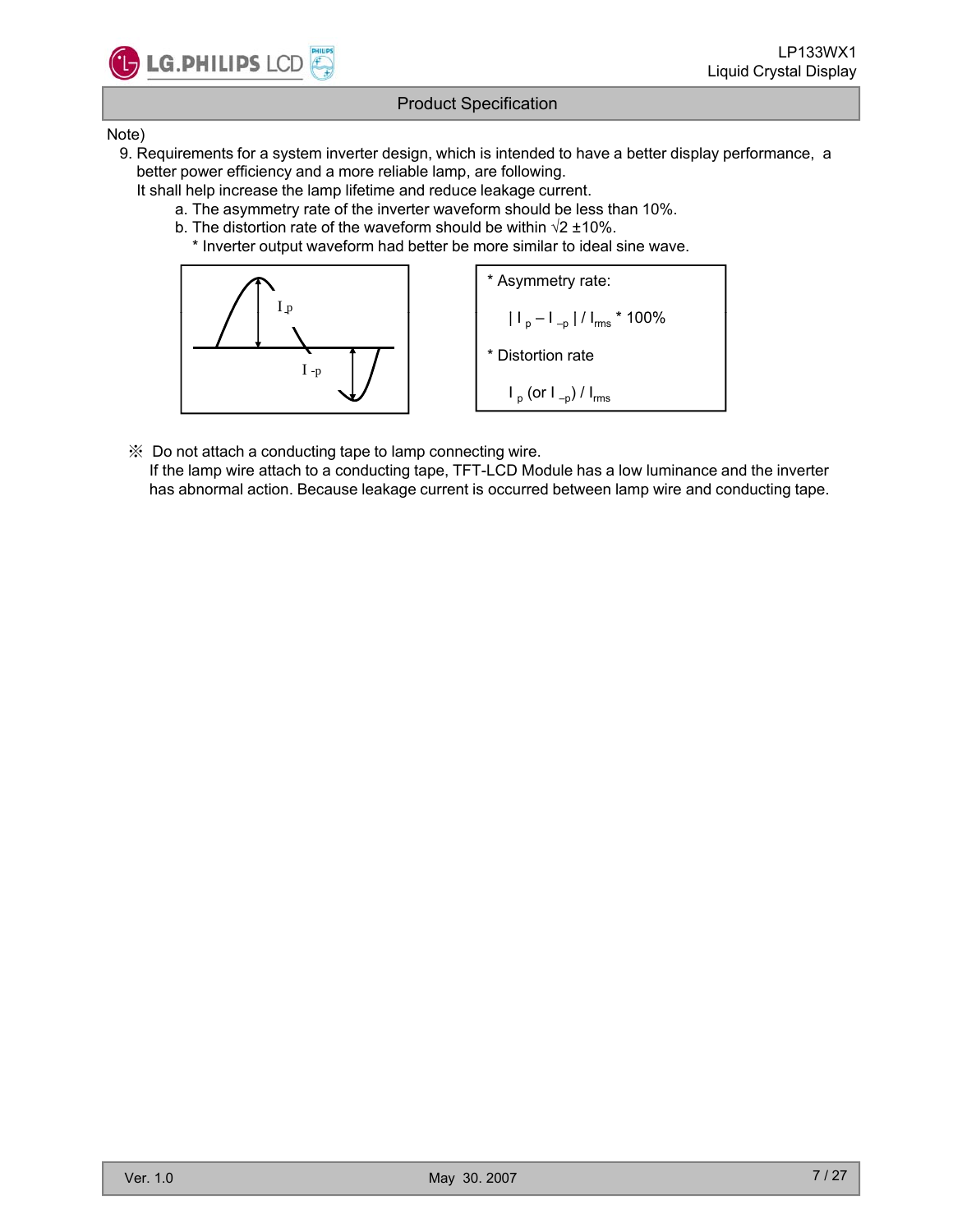

#### **3-2. Interface Connections**

This LCD employs two interface connections, a 30 pin connector is used for the module electronics interface and the other connector is used for the integral backlight system.

The electronics interface connector is a model FI-XB30SR-HF11 manufactured by JAE.

#### **Table 3. MODULE CONNECTOR PIN CONFIGURATION (CN1)**

| Pin | Symbol            | Description                            | <b>Notes</b>                                                             |
|-----|-------------------|----------------------------------------|--------------------------------------------------------------------------|
| 1   | <b>GND</b>        | Ground                                 |                                                                          |
| 2   | <b>VCC</b>        | Power Supply, 3.3V Typ.                | 1. Interface chips<br>1.1 LCD: THINE.                                    |
| 3   | <b>VCC</b>        | Power Supply, 3.3V Typ.                | LVDSRX_SPI_UMOD (LCD Controller)                                         |
| 4   | V EEDID           | DDC 3.3V power                         | including LVDS Receiver                                                  |
| 5   | <b>BIST</b>       | <b>Built-In Self Test</b>              | 1.2 System : it must include international<br>standard LVDS Transmitter. |
| 6   | <b>CIK EEDID</b>  | <b>DDC Clock</b>                       | * Pin to Pin compatible with LVDS                                        |
| 7   | <b>DATA EEDID</b> | <b>DDC</b> Data                        |                                                                          |
| 8   | $R_{IN}$ 0-       | Negative LVDS differential data input  | 2. Connector<br>2.1 LCD<br>: FI-XB30SRL-HF11,JAE or                      |
| 9   | $R_{IN}$ 0+       | Positive LVDS differential data input  | its compatibles                                                          |
| 10  | <b>GND</b>        | Ground                                 | 2.2 Mating: FI-X30M or equivalent.                                       |
| 11  | $R_{IN}$ 1-       | Negative LVDS differential data input  | 2.3 Connector pin arrangement                                            |
| 12  | $R_{IN}$ 1+       | Positive LVDS differential data input  | 30                                                                       |
| 13  | <b>GND</b>        | Ground                                 |                                                                          |
| 14  | $R_{IN}$ 2-       | Negative LVDS differential data input  |                                                                          |
| 15  | $R_{IN}$ 2+       | Positive LVDS differential data input  |                                                                          |
| 16  | <b>GND</b>        | Ground                                 | [LCD Module Rear View]                                                   |
| 17  | CLKIN-            | Negative LVDS differential clock input |                                                                          |
| 18  | CLKIN+            | Positive LVDS differential clock input |                                                                          |
| 19  | <b>GND</b>        | Ground                                 |                                                                          |
| 20  | <b>NC</b>         | No Connect                             |                                                                          |
| 21  | <b>NC</b>         | No Connect                             |                                                                          |
| 22  | <b>NC</b>         | No Connect                             |                                                                          |
| 23  | <b>NC</b>         | No Connect                             |                                                                          |
| 24  | <b>NC</b>         | No Connect                             |                                                                          |
| 25  | <b>NC</b>         | No Connect                             |                                                                          |
| 26  | <b>NC</b>         | No Connect                             |                                                                          |
| 27  | <b>NC</b>         | No Connect                             |                                                                          |
| 28  | <b>NC</b>         | No Connect                             |                                                                          |
| 29  | <b>NC</b>         | No Connect                             |                                                                          |
| 30  | <b>NC</b>         | No Connect                             |                                                                          |

The backlight interface connector is a model BHSR-02VS-1, manufactured by JST or Compatible. The mating connector part number is SM02B-BHSS-1 or equivalent.

| Pin | Svmbol | Description                               | Notes |
|-----|--------|-------------------------------------------|-------|
|     | H٧     | Power supply for lamp (High voltage side) |       |
|     |        | Power supply for lamp (Low voltage side)  |       |

Notes : 1. The high voltage side terminal is colored skyblue and the low voltage side terminal is white.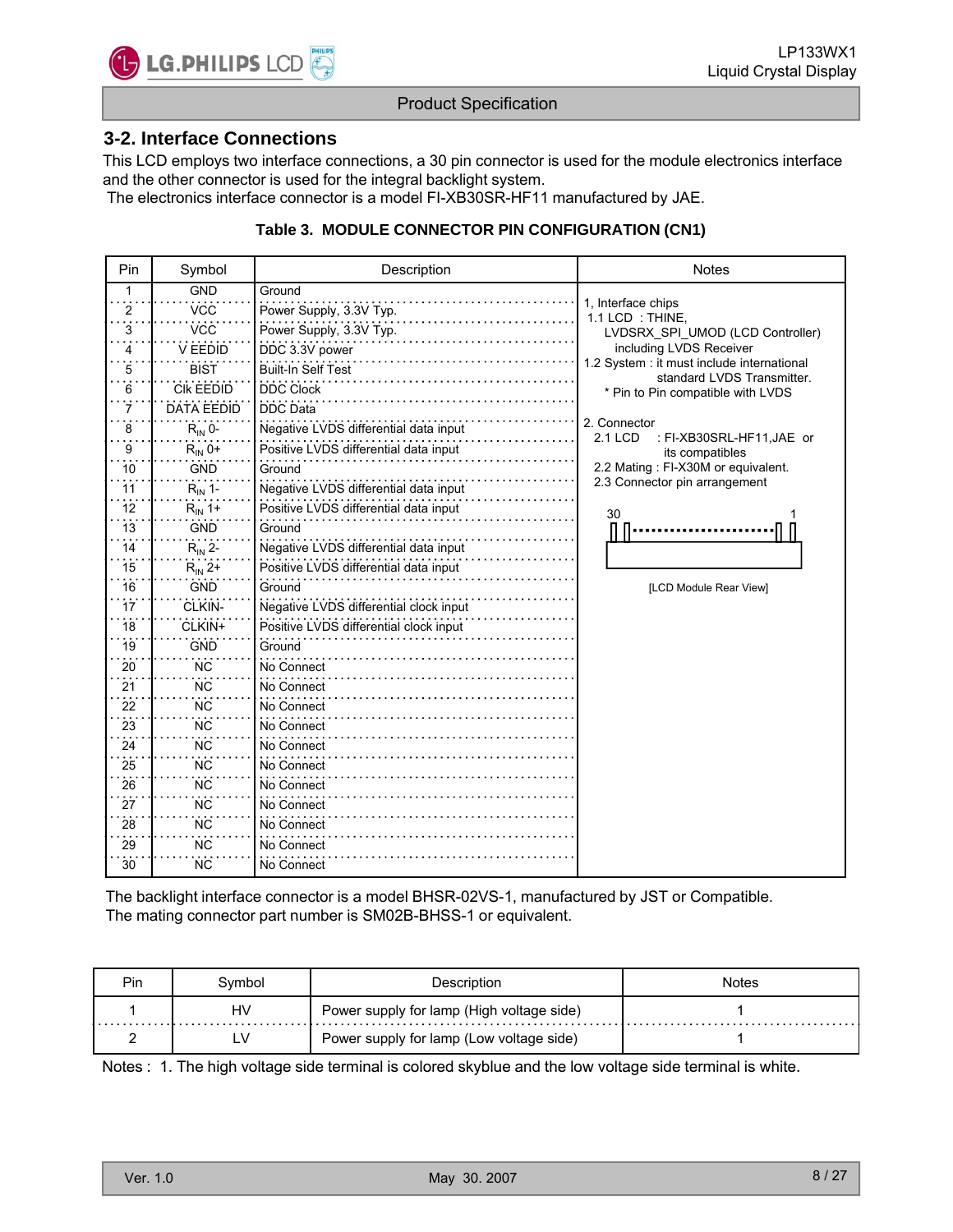

## **3-3. Signal Timing Specifications**

This is the signal timing required at the input of the User connector. All of the interface signal timing should be satisfied with the following specifications and specifications of LVDS Tx/Rx for it's proper operation.

| <b>ITEM</b> | Symbol                 |              | Min  | <b>Typ</b> | Max  | Unit            | <b>Note</b> |
|-------------|------------------------|--------------|------|------------|------|-----------------|-------------|
| <b>DCLK</b> | Frequency              | <b>f</b> CLK | 67.5 | 71.5       | 74.5 | <b>MHz</b>      |             |
|             | Period                 | Thp          | 1366 | 1440       | 1488 |                 |             |
| Hsync       | Width                  | twh          | 16   | 32         | 48   | tclk            |             |
|             | Active                 | twha         | 1280 | 1280       | 1280 |                 |             |
| Vsync       | Period                 | tvP          | 811  | 827        | 847  |                 |             |
|             | Width                  |              | 3    | 6          | 9    | tHP             |             |
|             | Active                 | twva         | 800  | 800        | 800  |                 |             |
| Data        | Horizontal back porch  | <b>t</b> HBP | 54   | 80         | 98   | tclk            |             |
| Enable      | Horizontal front porch | <b>tHFP</b>  | 16   | 48         | 62   |                 |             |
|             | Vertical back porch    | tvBP         | 5    | 18         | 35   | t <sub>HP</sub> |             |
|             | Vertical front porch   | tvFP         | 3    | 3          | 3    |                 |             |

#### **Table 6. TIMING TABLE**

## **3-4. Signal Timing Waveforms**

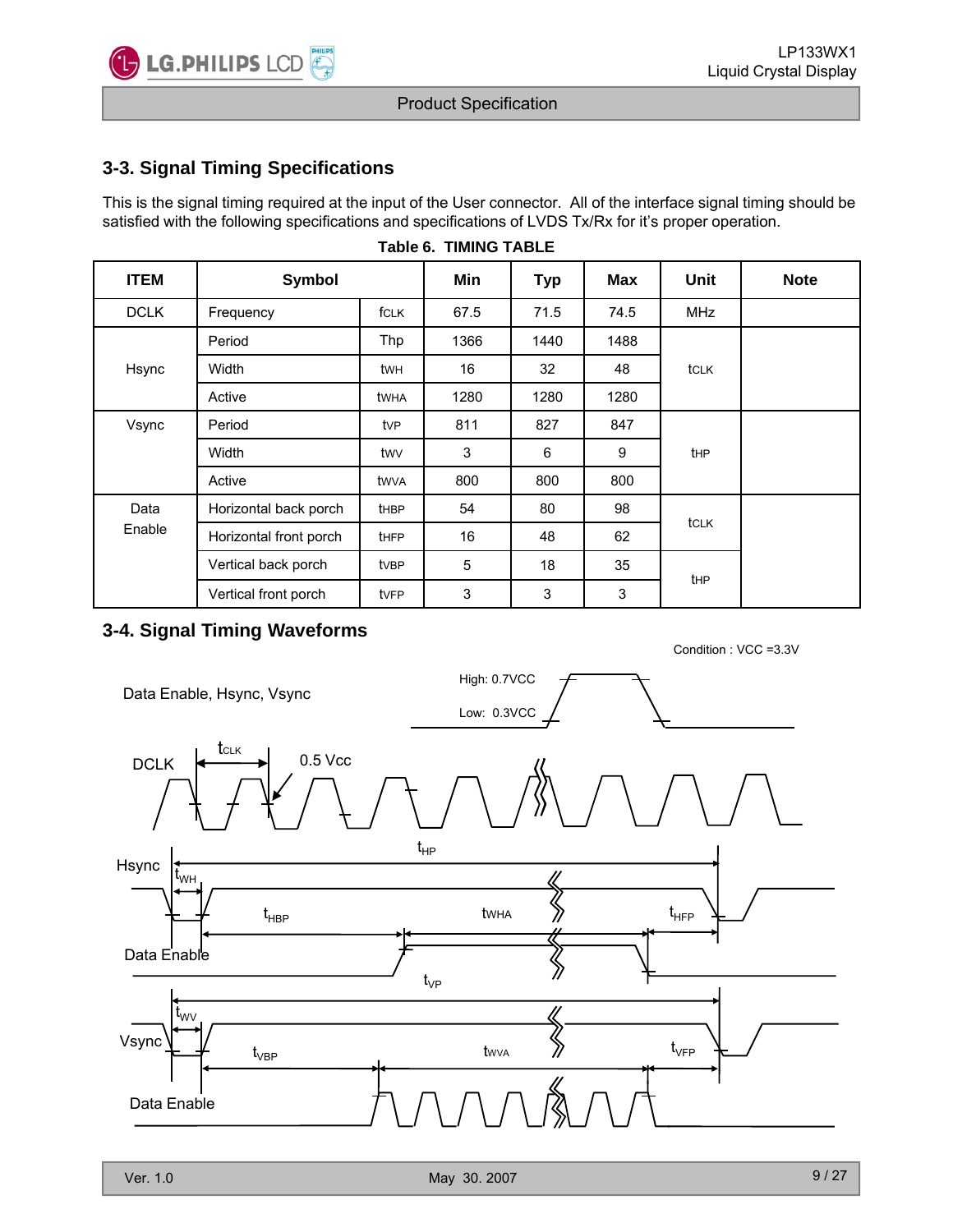

## **3-5. Color Input Data Reference**

The brightness of each primary color (red,green and blue) is based on the 6-bit gray scale data input for the color ; the higher the binary input, the brighter the color. The table below provides a reference for color versus data input.

|              |                   | Input Color Data |              |                |              |              |                |                |                |                |                |                |                |             |           |                |              |              |                |
|--------------|-------------------|------------------|--------------|----------------|--------------|--------------|----------------|----------------|----------------|----------------|----------------|----------------|----------------|-------------|-----------|----------------|--------------|--------------|----------------|
|              | Color             | <b>RED</b>       |              |                |              | <b>GREEN</b> |                |                |                |                |                |                | <b>BLUE</b>    |             |           |                |              |              |                |
|              |                   | <b>MSB</b>       |              |                |              |              | LSB MSB        |                |                |                |                |                |                | LSB MSB     |           |                |              |              | <b>LSB</b>     |
|              |                   | R <sub>5</sub>   | R4           | R <sub>3</sub> | R2           | R1           | R <sub>0</sub> | G <sub>5</sub> | G <sub>4</sub> | G <sub>3</sub> | G <sub>2</sub> | G <sub>1</sub> | G <sub>0</sub> | <b>B5</b>   | <b>B4</b> | B <sub>3</sub> | <b>B2</b>    | <b>B1</b>    | B <sub>0</sub> |
|              | Black<br>.        | 0                | 0            | 0              | 0            | 0            | 0              | $\mathbf 0$    | 0              | 0              | 0              | 0              | 0              | 0           | $\pmb{0}$ | 0              | $\pmb{0}$    | 0            | 0              |
|              | Red               | 1                | $\mathbf{1}$ | 1              | $\mathbf{1}$ | $\mathbf{1}$ | $\mathbf{1}$   | 0              | 0              | 0              | 0              | 0              | 0              | $\mathbf 0$ | 0         | 0              | 0            | 0            | 0              |
|              | Green             | 0                | 0            | 0              | 0            | $\pmb{0}$    | 0              | 1              | 1              | 1              | 1              | 1              | 1              | 0           | $\pmb{0}$ | 0              | $\mathbf 0$  | 0            | $\mathbf 0$    |
| <b>Basic</b> | Blue              | 0                | 0            | 0              | 0            | 0            | 0              | $\mathbf 0$    | 0              | 0              | 0              | 0              | 0              | 1           | 1         | 1              | 1            | 1            | 1              |
| Color        | Cyan              | 0                | 0            | 0              | 0            | $\pmb{0}$    | 0              | 1              | 1              | 1              | 1              | 1              | $\mathbf{1}$   | 1           | 1         | $\mathbf{1}$   | $\mathbf{1}$ | 1            | 1              |
|              | Magenta           | 1                | 1            | 1              | 1            | 1            | 1              | 0              | 0              | 0              | 0              | 0              | 0              | 1           | 1         | 1              | 1            | 1            | 1              |
|              | Yellow            | 1                | 1            | 1              | 1            | 1            | 1              | $\mathbf 1$    | 1              | 1              | 1              | $\mathbf{1}$   | $\mathbf{1}$   | 0           | 0         | 0              | 0            | 0            | 0              |
|              | White             | $\mathbf{1}$     | 1            | 1              | 1            | 1            | $\mathbf{1}$   | $\mathbf 1$    | 1              | 1              | 1              | 1              | $\mathbf{1}$   | 1           | 1         | 1              | 1            | $\mathbf{1}$ | 1              |
|              | <b>RED (00)</b>   | 0                | 0            | 0              | 0            | $\pmb{0}$    | 0              | 0              | 0              | 0              | 0              | 0              | 0              | 0           | 0         | 0              | $\pmb{0}$    | 0            | 0              |
|              | RED (01)          | 0                | $\mathbf 0$  | 0              | 0            | $\pmb{0}$    | $\mathbf{1}$   | $\mathbf 0$    | 0              | 0              | 0              | $\mathbf 0$    | 0              | 0           | $\pmb{0}$ | 0              | $\mathbf 0$  | 0            | $\mathbf 0$    |
| <b>RED</b>   |                   |                  |              |                |              |              |                |                |                |                |                |                |                |             |           |                |              |              |                |
|              | <b>RED (62)</b>   | 1                | 1            |                |              | 1            | 0              | 0              | 0              | 0              | 0              | 0              | 0              | 0           | 0         | 0              | 0            | 0            | 0              |
|              | <b>RED (63)</b>   | $\mathbf 1$      | 1            | 1              | 1            | 1            | $\mathbf{1}$   | $\mathbf 0$    | 0              | 0              | 0              | 0              | 0              | 0           | 0         | 0              | $\pmb{0}$    | 0            | 0              |
|              | <b>GREEN (00)</b> | 0                | 0            | 0              | 0            | $\pmb{0}$    | 0              | $\pmb{0}$      | $\pmb{0}$      | 0              | 0              | 0              | 0              | 0           | 0         | 0              | $\mathbf 0$  | 0            | 0              |
|              | <b>GREEN (01)</b> | 0                | $\mathbf 0$  | 0              | 0            | $\pmb{0}$    | 0              | $\mathbf 0$    | 0              | 0              | $\mathbf 0$    | $\mathbf 0$    | $\mathbf{1}$   | 0           | $\pmb{0}$ | 0              | $\mathbf 0$  | $\mathbf 0$  | $\mathbf 0$    |
| <b>GREEN</b> |                   |                  |              |                |              |              |                |                |                |                |                |                |                |             |           |                |              |              |                |
|              | <b>GREEN (62)</b> | 0                | 0            | 0              | 0            | $\pmb{0}$    | 0              | $\mathbf 1$    | 1              |                |                | 1              | 0              | 0           | 0         | 0              | 0            | 0            | 0              |
|              | GREEN (63)        | 0                | 0            | 0              | 0            | 0            | 0              | $\mathbf 1$    | 1              | $\mathbf{1}$   | 1              | $\mathbf{1}$   | $\mathbf{1}$   | 0           | 0         | 0              | 0            | 0            | 0              |
|              | <b>BLUE (00)</b>  | 0                | 0            | 0              | 0            | $\pmb{0}$    | 0              | $\mathbf 0$    | $\pmb{0}$      | 0              | 0              | 0              | 0              | 0           | 0         | 0              | $\pmb{0}$    | 0            | 0              |
|              | <b>BLUE (01)</b>  | 0                | $\mathbf{0}$ | 0              | 0            | $\pmb{0}$    | 0              | $\mathbf 0$    | 0              | 0              | $\mathbf 0$    | $\mathbf 0$    | 0              | 0           | $\pmb{0}$ | 0              | $\mathbf 0$  | $\mathbf 0$  | $\mathbf{1}$   |
| <b>BLUE</b>  |                   |                  |              |                |              |              |                |                |                |                |                |                |                |             |           |                |              |              |                |
|              | <b>BLUE</b> (62)  | 0                | 0            | 0              | 0            | 0            | 0              | 0              | 0              | 0              | 0              | 0              | 0              | 1           | 1         | 1              | 1            | 1            | 0              |
|              | <b>BLUE</b> (63)  | 0                | 0            | 0              | 0            | 0            | 0              | 0              | 0              | 0              | 0              | 0              | 0              | 1           | 1         | 1              | 1            | 1            | 1              |
|              |                   |                  |              |                |              |              |                |                |                |                |                |                |                |             |           |                |              |              |                |

#### **Table 7. COLOR DATA REFERENCE**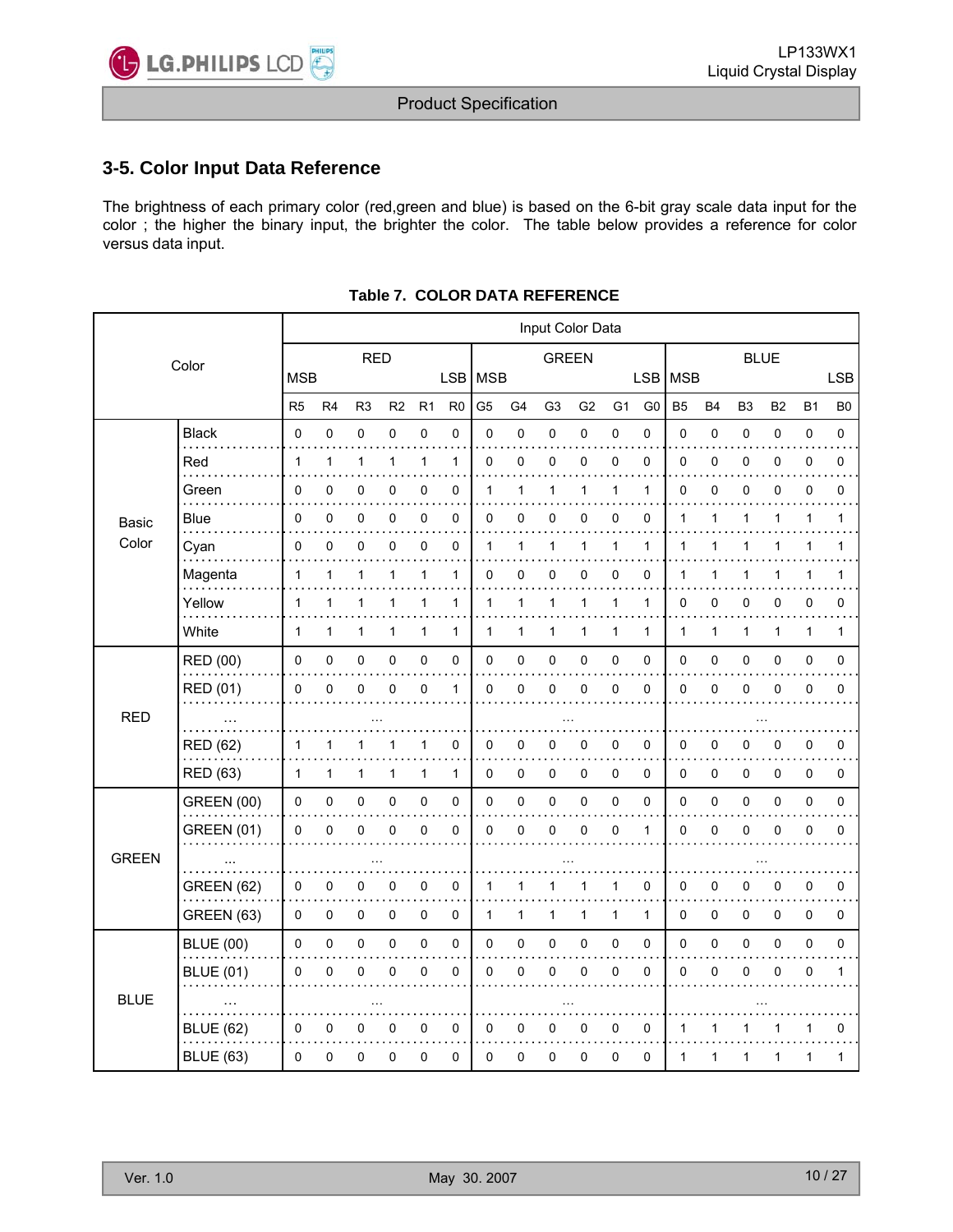

## **3-6. Power Sequence**



#### **Table 8. POWER SEQUENCE TABLE**

|          | Parameter                                                             |      | Value        |                              | Units                                                                                                                                                                                         |       |
|----------|-----------------------------------------------------------------------|------|--------------|------------------------------|-----------------------------------------------------------------------------------------------------------------------------------------------------------------------------------------------|-------|
|          |                                                                       | Min. | Typ.         | Max.                         |                                                                                                                                                                                               |       |
|          | $T_1$                                                                 | 0.5  |              | 10                           | (ms)                                                                                                                                                                                          |       |
|          | T <sub>2</sub>                                                        | 0    |              | 50                           | (ms)                                                                                                                                                                                          |       |
|          | $T_3$                                                                 | 200  |              |                              | (ms)                                                                                                                                                                                          |       |
|          | T <sub>4</sub>                                                        | 200  |              |                              | (ms)                                                                                                                                                                                          |       |
|          | $T_5$                                                                 | 0    |              | 50                           | (ms)                                                                                                                                                                                          |       |
|          | $T_6$                                                                 | 0    |              | 10                           | (ms)                                                                                                                                                                                          |       |
|          | T <sub>7</sub>                                                        | 200  |              | $\qquad \qquad \blacksquare$ | (ms)                                                                                                                                                                                          |       |
| lote)    | 1. Please avoid floating state of interface signal at invalid period. |      |              |                              | 2. When the interface signal is invalid, be sure to pull down the power supply for LCD VCC to 0V.<br>3. Lamp power must be turn on after power supply for LCD and interface signal are valid. |       |
| Ver. 1.0 |                                                                       |      | May 30. 2007 |                              |                                                                                                                                                                                               | 11/27 |

Note)

- 1. Please avoid floating state of interface signal at invalid period.
- 2. When the interface signal is invalid, be sure to pull down the power supply for LCD VCC to 0V.
- 3 Lamp power must be turn on after power supply for LCD and interface signal are valid 3. Lamp power must be turn on after power supply for LCD and interface signal are valid.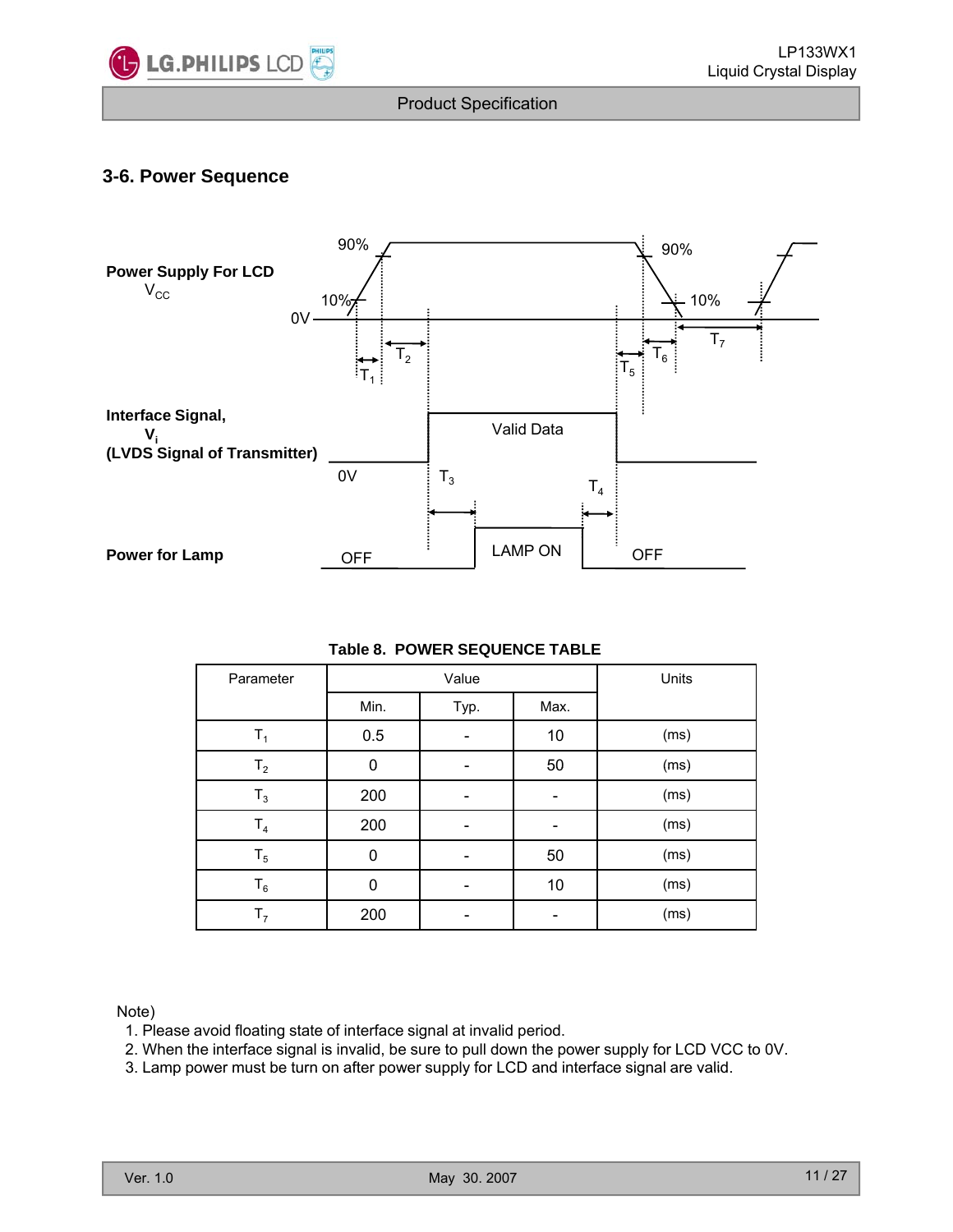

## **4. Optical Specification**

Optical characteristics are determined after the unit has been 'ON' and stable for approximately 30 minutes in a dark environment at 25°C. The values specified are at an approximate distance 50cm from the LCD surface at a viewing angle of  $\Phi$  and  $\Theta$  equal to 0°.

FIG. 1 Presents additional information concerning the measurement equipment and method.

**FIG. 1 Optical Characteristic Measurement Equipment and Method**





Ta=25°C, VCC=3.3V, fv=60Hz,  $f_{C-K}$ = 71.5MHz, lout = 6.5mA

|                              |                      |                 | Values |       |            |                   |                |
|------------------------------|----------------------|-----------------|--------|-------|------------|-------------------|----------------|
| Parameter                    |                      | Symbol          | Min    | Typ   | <b>MAx</b> | <b>Units</b>      | <b>Notes</b>   |
| <b>Contrast Ratio</b>        |                      | <b>CR</b>       | 500    |       |            |                   | 1              |
| Surface Luminance, white     |                      | $L_{WH}$        | 200    | 220   |            | cd/m <sup>2</sup> | $\overline{2}$ |
| Luminance Variation          |                      | $\delta$ white  |        |       | 1.7        |                   | 3              |
| Response Time                |                      |                 |        |       |            |                   | 4              |
|                              | Rise Time+Decay Time | $Tr_{R+}Tr_{D}$ |        | 25    | 35         | ms                |                |
| <b>Color Coordinates</b>     |                      |                 |        |       |            |                   |                |
| <b>RED</b>                   |                      | RX              | 0.570  | 0.595 | 0.620      |                   |                |
|                              |                      | <b>RY</b>       | 0.320  | 0.345 | 0.370      |                   |                |
| <b>GREEN</b>                 |                      | GX              | 0.308  | 0.333 | 0.358      |                   |                |
|                              |                      | GY              | 0.516  | 0.541 | 0.566      |                   |                |
| <b>BLUE</b>                  |                      | <b>BX</b>       | 0.135  | 0.160 | 0.185      |                   |                |
|                              |                      | BY              | 0.129  | 0.154 | 0.179      |                   |                |
| <b>WHITE</b>                 |                      | <b>WX</b>       | 0.288  | 0.313 | 0.338      |                   |                |
|                              |                      | <b>WY</b>       | 0.304  | 0.329 | 0.354      |                   |                |
| Viewing Angle                |                      |                 |        |       |            |                   | 5              |
| x axis, right( $\Phi$ =0°)   |                      | $\Theta$ r      | 40     | 45    |            | degree            |                |
| x axis, left ( $\Phi$ =180°) |                      | $\Theta$        | 40     | 45    |            | degree            |                |
| y axis, up ( $\Phi$ =90°)    |                      | $\Theta$ u      | 10     | 15    |            | degree            |                |
| y axis, down ( $\Phi$ =270°) |                      | $\Theta$ d      | 30     | 35    |            | degree            |                |
| Gray Scale                   |                      |                 |        |       |            |                   | 6              |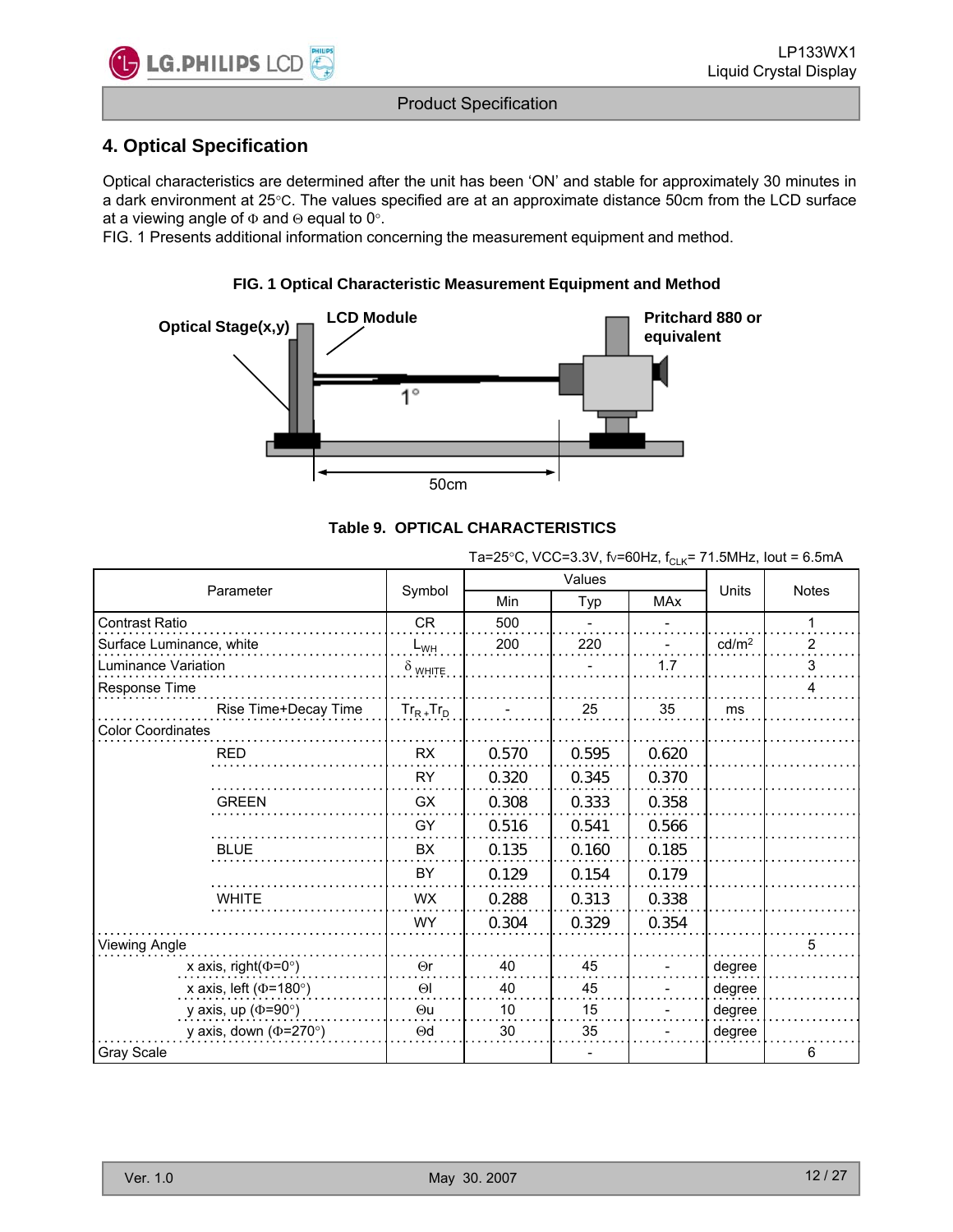

Note)

1. Contrast Ratio(CR) is defined mathematically as

Surface Luminance with all white pixels

Contrast Ratio =

Surface Luminance with all black pixels

2. Surface luminance is the average of 5 point across the LCD surface 50cm from the surface with all pixels displaying white. For more information see FIG 1.

 $L_{WH}$  = Average( $L_1, L_2, ... L_5$ )

3. The variation in surface luminance, The panel total variation ( $\delta_{WHTE}$ ) is determined by measuring L<sub>N</sub> at each test position 1 through 13 and then defined as followed numerical formula. For more information see FIG 2.

 $Maximum(L_1, L_2, \ldots L_{13})$  $\delta$  <sub>WHITE</sub> =  $Minimum(L_1, L_2, ... L_{13})$ 

- 4. Response time is the time required for the display to transition from white to black (rise time,  $Tr_R$ ) and from black to white(Decay Time,  $Tr_D$ ). For additional information see FIG 3.
- 5. Viewing angle is the angle at which the contrast ratio is greater than 10. The angles are determined for the horizontal or x axis and the vertical or y axis with respect to the z axis which is normal to the LCD surface. For more information see FIG 4.
- 6. Gray scale specification  $* f_V = 60 Hz$

| <b>Gray Level</b> | Luminance [%] (Typ) |
|-------------------|---------------------|
| ΙO                | 0.16                |
| I 7               | 1.45                |
| L <sub>15</sub>   | 5.36                |
| L23               | 12.21               |
| L31               | 21.01               |
| L39               | 34.82               |
| $\sqrt{47}$       | 52.49               |
| L <sub>55</sub>   | 74.17               |
| l 63              | 10 $\cap$           |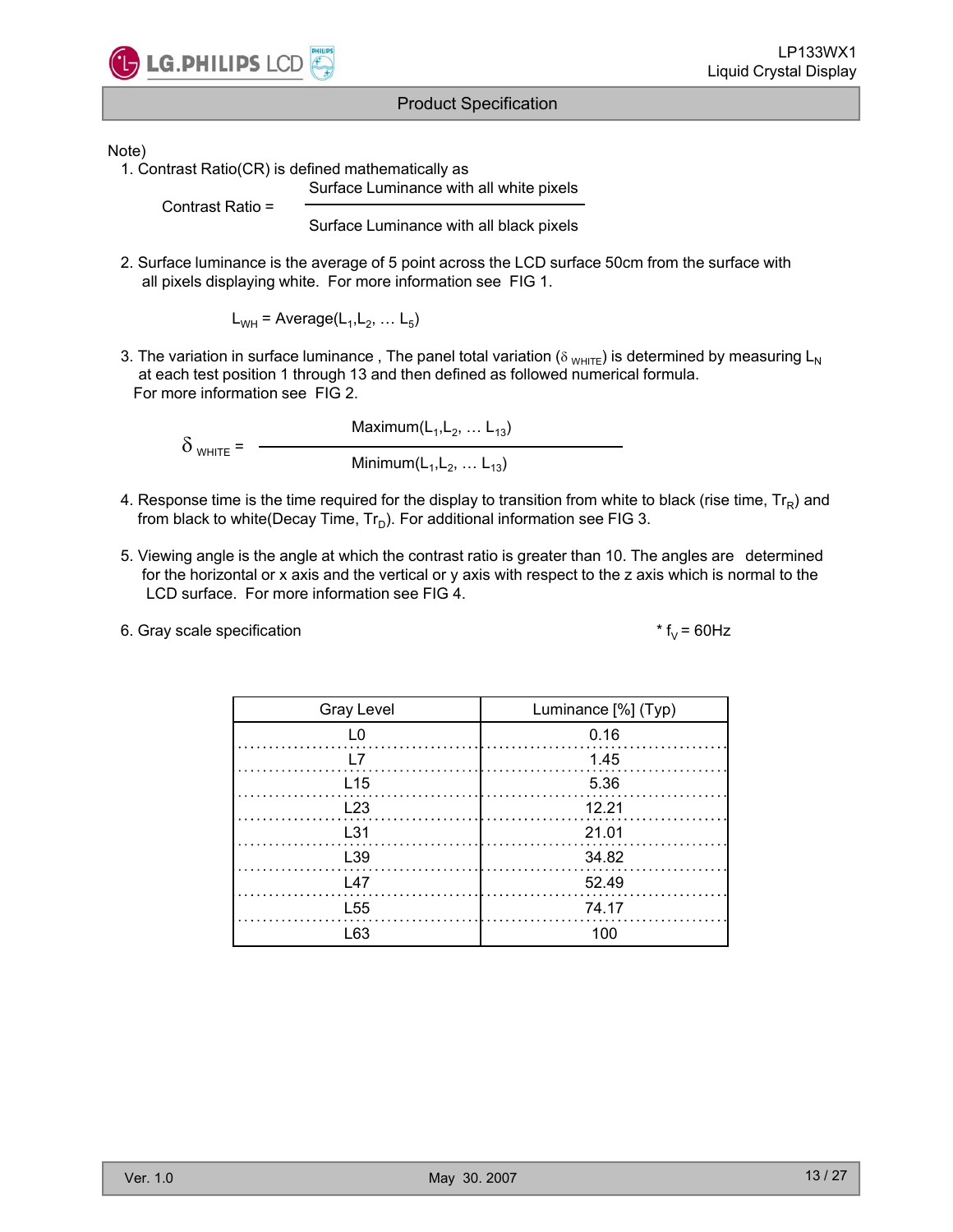

#### **FIG. 2 Luminance**

<measuring point for surface luminance & measuring point for luminance variation>



H,V : ACTIVE AREA A : H/4 mm B : V/4 mm C : 10 mm D : 10 mm POINTS : 13 POINTS

#### **FIG. 3 Response Time**

The response time is defined as the following figure and shall be measured by switching the input signal for "black" and "white".

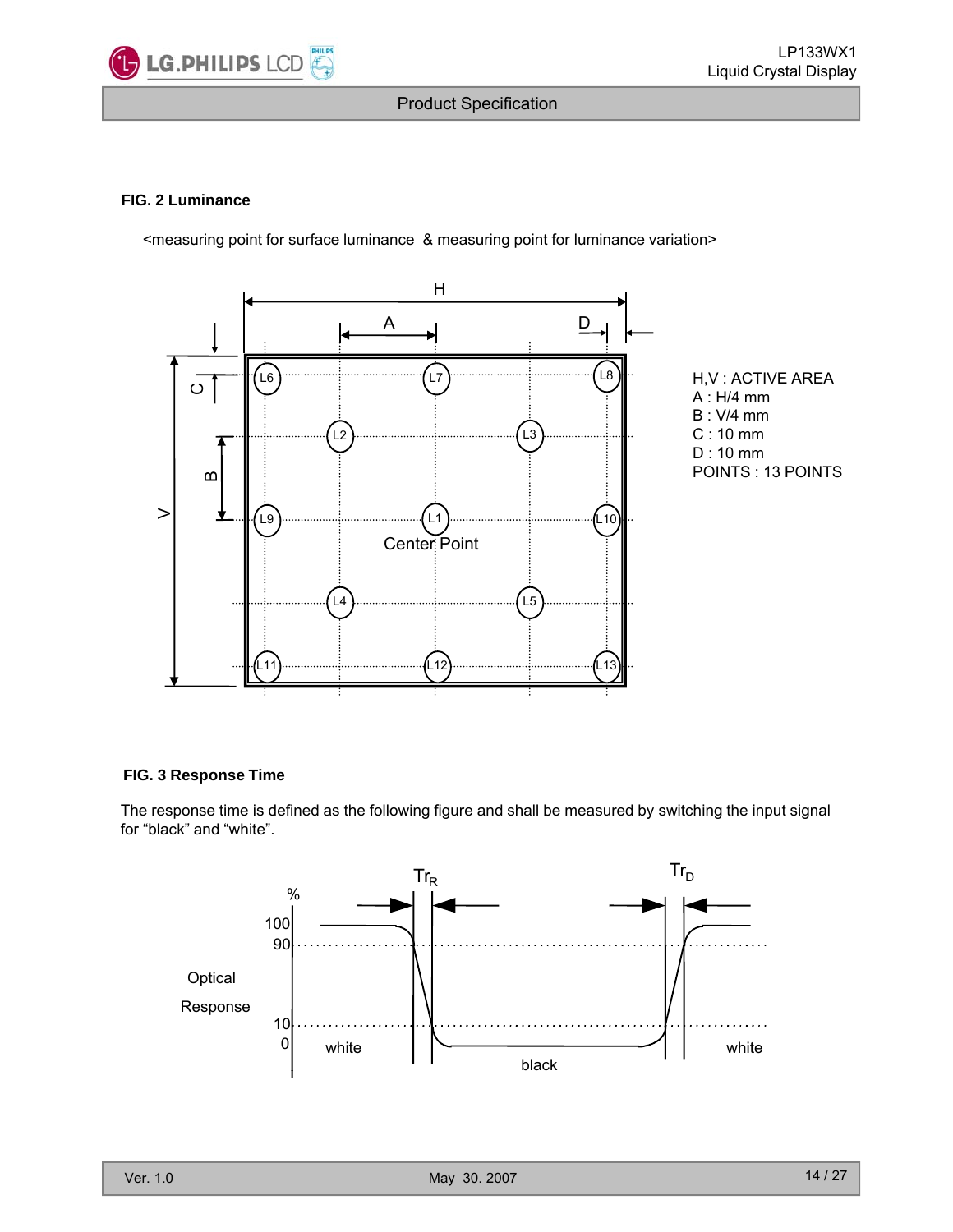

## **FIG. 4 Viewing angle**

<Dimension of viewing angle range>

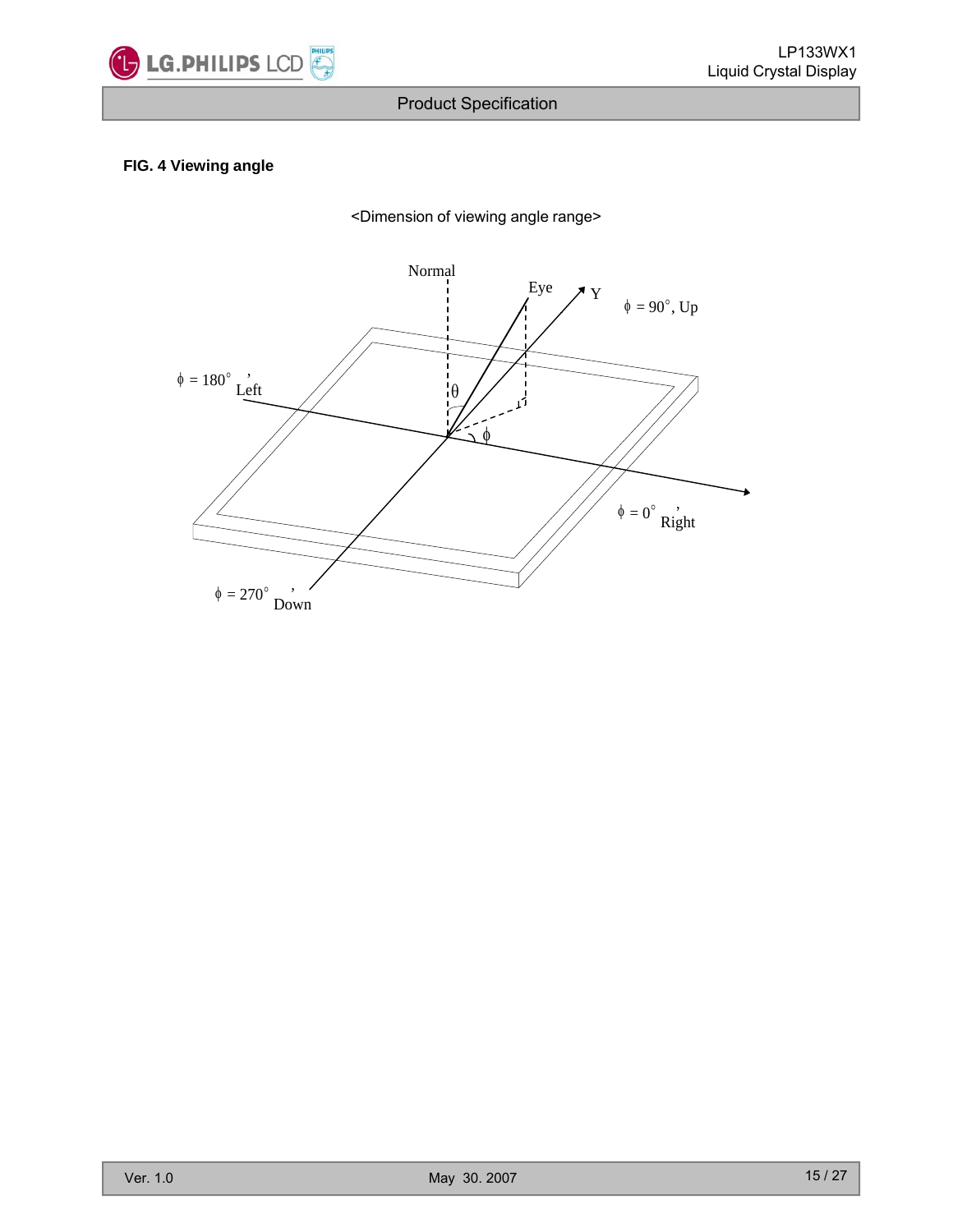

## **5. Mechanical Characteristics**

The contents provide general mechanical characteristics for the model LP133WX1-TLB1. In addition the figures in the next page are detailed mechanical drawing of the LCD.

|                          | Horizontal                               | $299.0 \pm 0.5$ mm |  |  |  |
|--------------------------|------------------------------------------|--------------------|--|--|--|
| <b>Outline Dimension</b> | Vertical                                 | $195.0 \pm 0.5$ mm |  |  |  |
|                          | Depth                                    | 5.5mm MAX          |  |  |  |
| Bezel Area               | Horizontal                               | $289.5 \pm 0.5$ mm |  |  |  |
|                          | Vertical                                 | $182.2 \pm 0.5$ mm |  |  |  |
| Active Display Area      | Horizontal                               | 286.08 mm          |  |  |  |
|                          | Vertical                                 | 178.8 mm           |  |  |  |
| Weight                   | 340g Typ, 350g Max (W/O Inverter)        |                    |  |  |  |
| Surface Treatment        | Anti-Reflection & Glare, hard coating 3H |                    |  |  |  |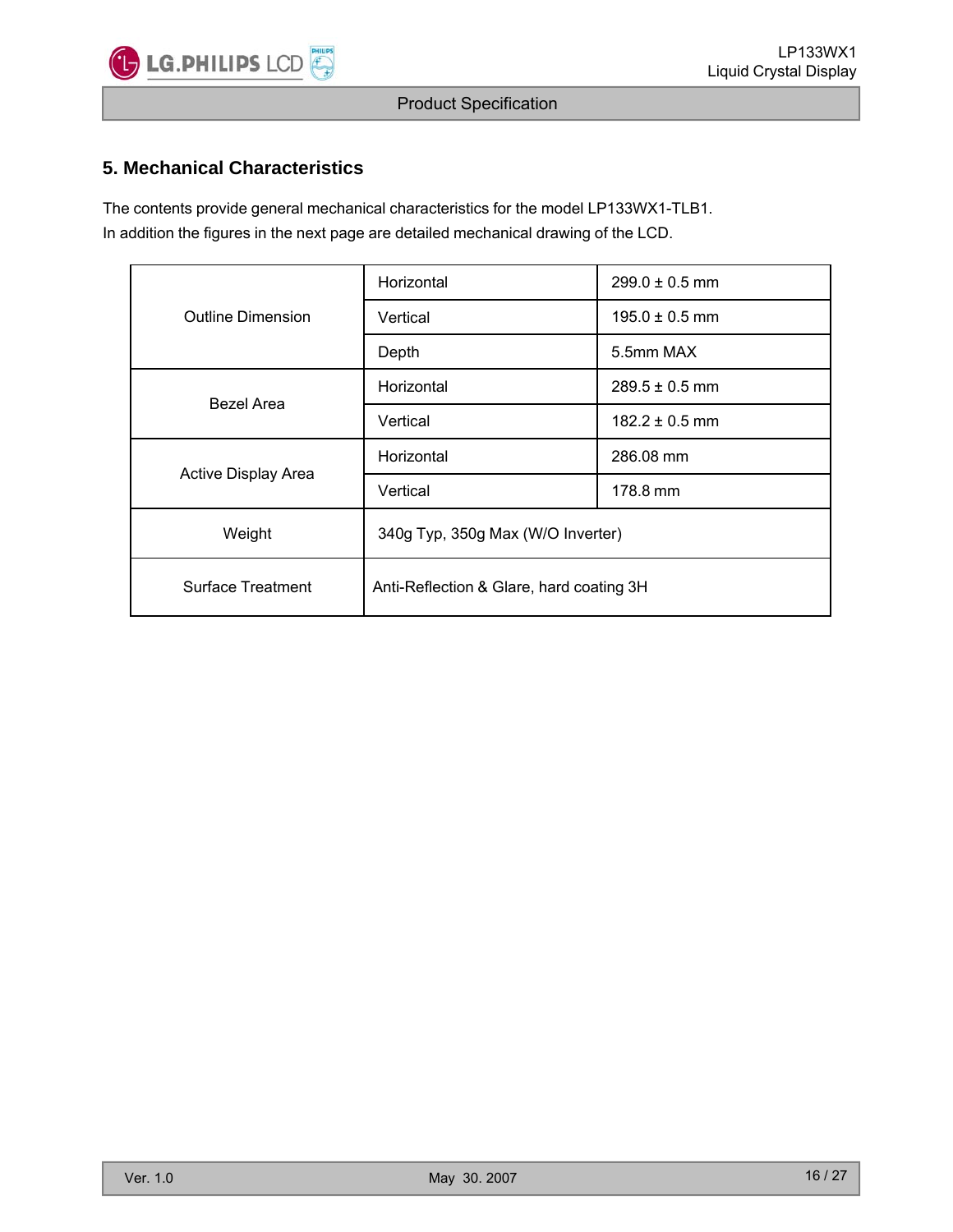

<FRONT VIEW> Note) Unit:[mm], General tolerance: <sup>±</sup> 0.5mm

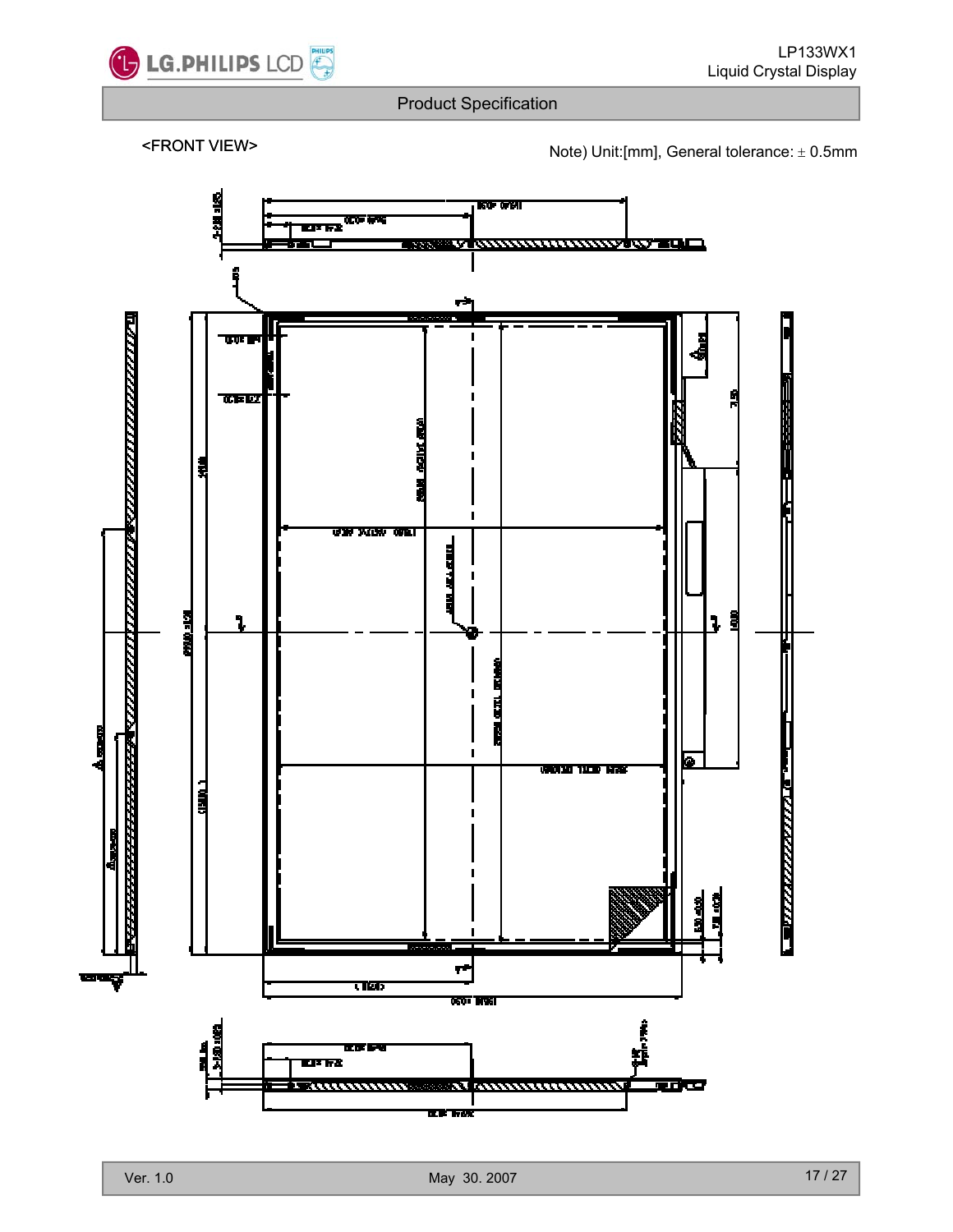

<REAR VIEW> Note) Unit:[mm], General tolerance: ± 0.5mm

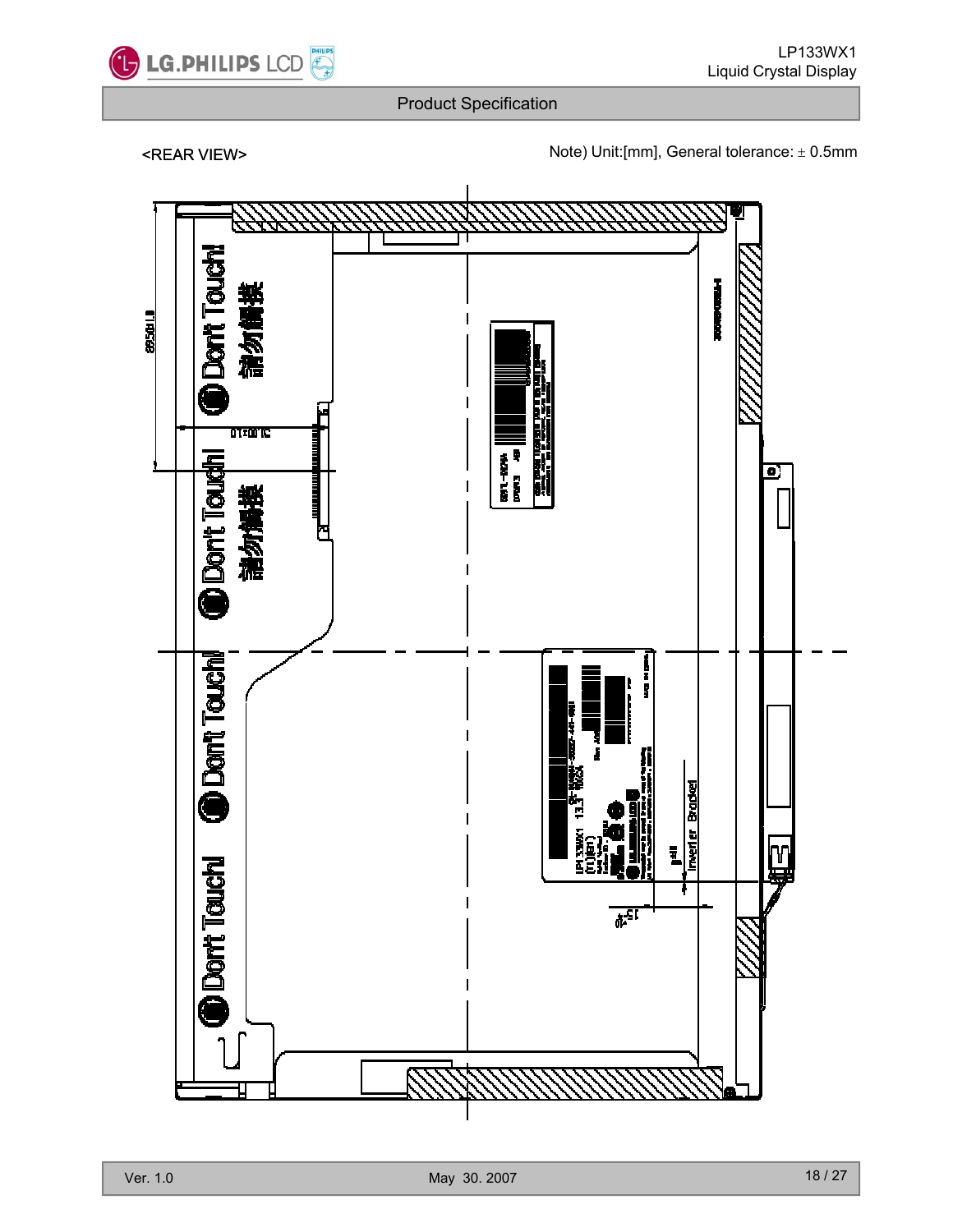

[ DETAIL DESCRIPTION OF SIDE MOUNTING SCREW ]



SECTION A-A

- \* Screw Length : Left and Right (Max : 2.3, Min : 1.9)
- \* Screw Hole Depth : Max 2.5, Min 2.3
- \* Screw Torque : Max 2.0kgf.cm

Notes : 1. Screw plated through the method of non-electrolytic nickel plating is preferred to reduce possibility that results in vertical and/or horizontal line defect due to the conductive particles from screw surface.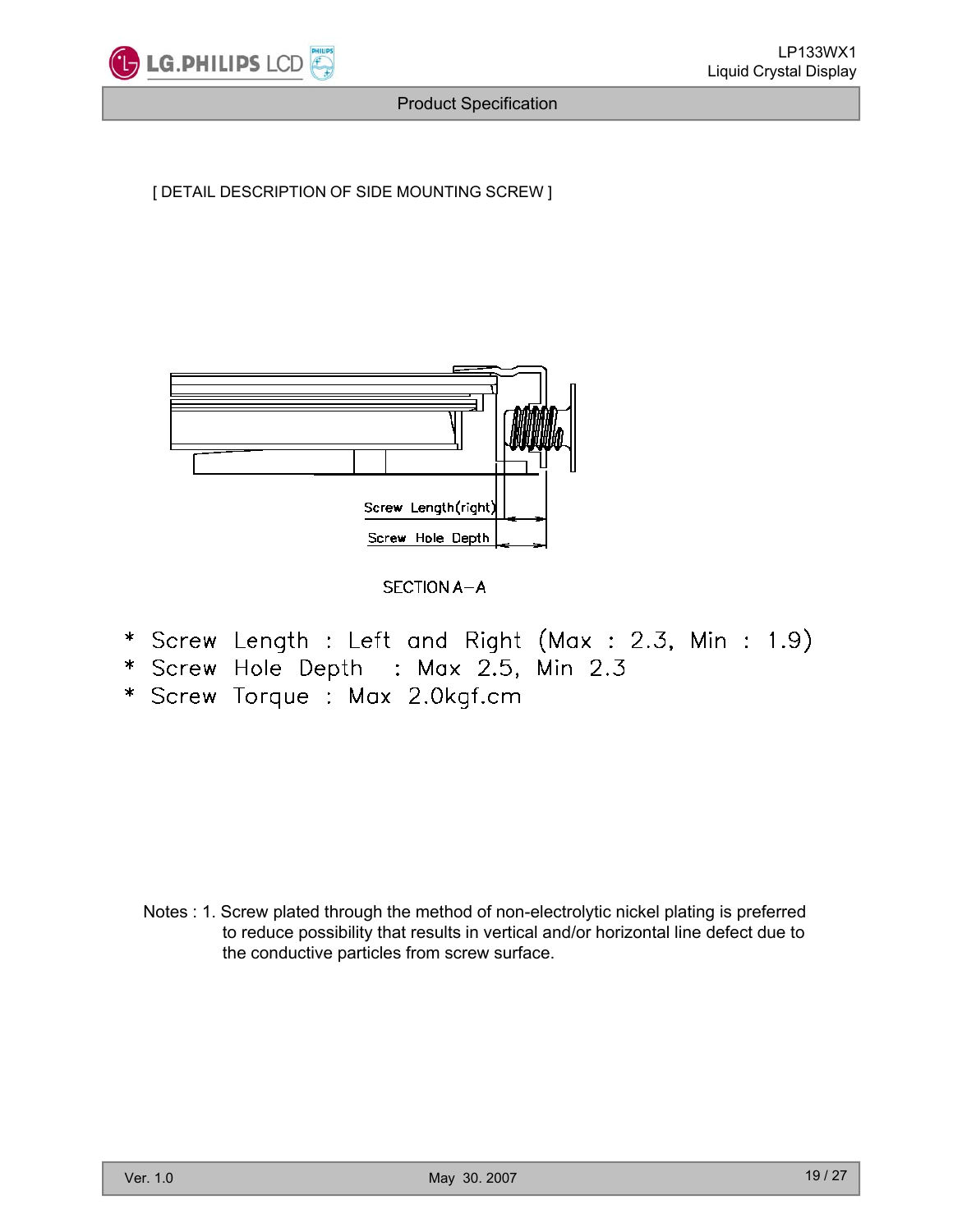

## **6. Reliability**

Environment test condition

| No. | Test Item                                   | Conditions                                                                                       |  |  |  |  |
|-----|---------------------------------------------|--------------------------------------------------------------------------------------------------|--|--|--|--|
|     | High temperature storage test               | Ta= $60^{\circ}$ C, 240h                                                                         |  |  |  |  |
| 2   | Low temperature storage test                | Ta= $-20^{\circ}$ C, 240h                                                                        |  |  |  |  |
| 3   | High temperature operation test             | Ta= 50°C, 50%RH, 240h                                                                            |  |  |  |  |
| 4   | Low temperature operation test              | Ta= $0^{\circ}$ C, 240h                                                                          |  |  |  |  |
| 5   | <b>Vibration test</b><br>(non-operating)    | Sine wave, $10 \sim 500 \sim 10$ Hz, 1.5G, 0.37 oct/min<br>3 axis, 1hour/axis                    |  |  |  |  |
| 6   | Shock test<br>(non-operating)               | Half sine wave, 180G, 2ms<br>one shock of each six faces(I.e. run 180G 2ms<br>for all six faces) |  |  |  |  |
| 7   | Altitude<br>operating<br>storage / shipment | $0 \sim 10,000$ feet (3,048m) 24Hr<br>$0 \sim 40,000$ feet (12,192m) 24Hr                        |  |  |  |  |

{ Result Evaluation Criteria } { Result Evaluation Criteria

There should be no change which might affect the practical display function when the display quality test is conducted under normal operating condition.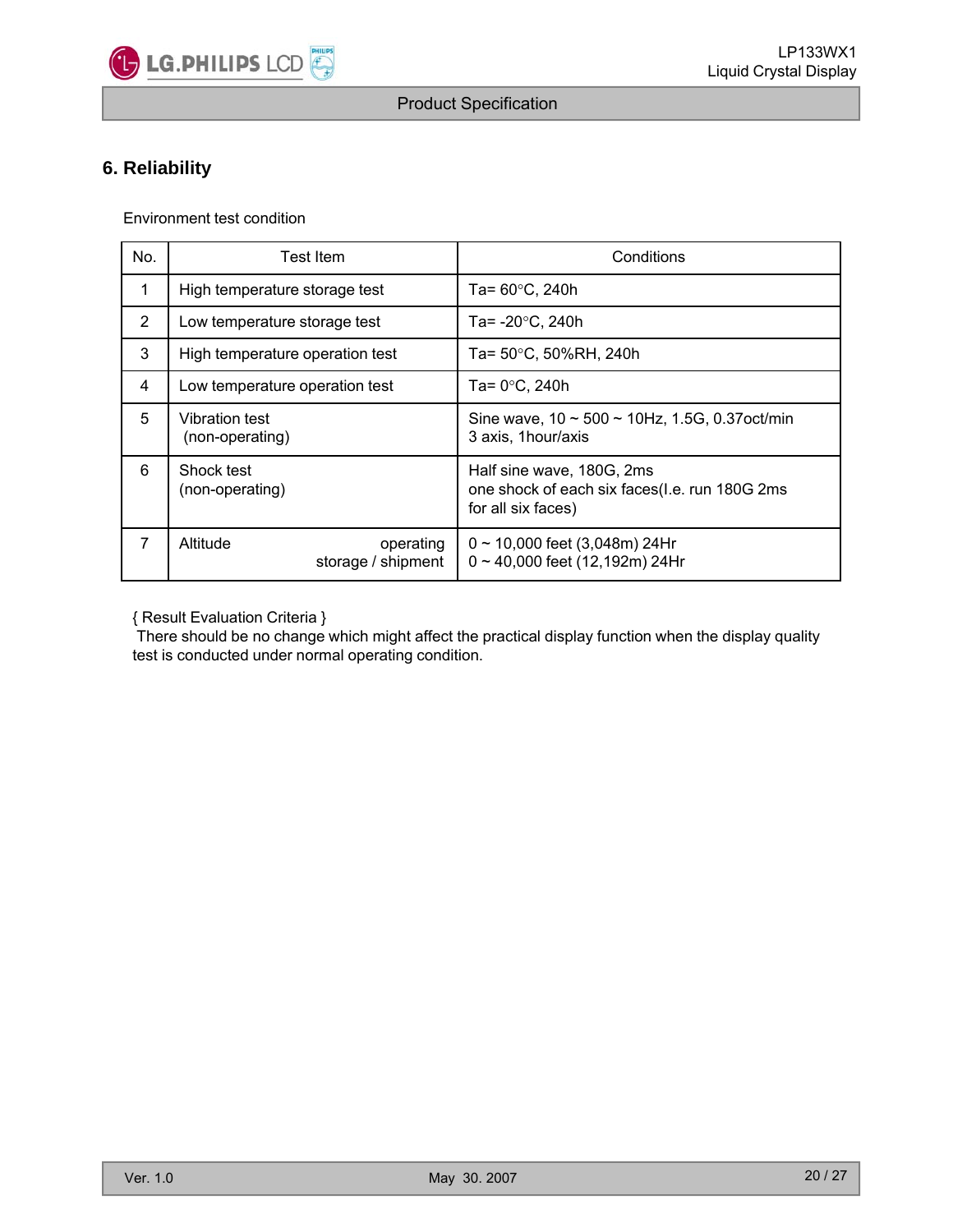

## **7 International Standards 7. International**

#### **7-1. Safety**

a) UL 60950-1:2003, First Edition, Underwriters Laboratories, Inc., Standard for Safety of Information Technology Equipment. b) CAN/CSA C22.2, No. 60950-1-03 1st Ed. April 1, 2003, Canadian Standards Association, Standard for Safety of Information Technology Equipment. c) EN 60950-1:2001, First Edition, European Committee for Electrotechnical Standardization(CENELEC) European Standard for Safety of Information Technology Equipment.

## **7-2. EMC**

a) ANSI C63.4 "Methods of Measurement of Radio-Noise Emissions from Low-Voltage Electrical and Electrical Equipment in the Range of 9kHZ to 40GHz. "American National Standards Institute(ANSI), 1992

b) C.I.S.P.R. "Limits and Methods of Measurement of Radio Interface Characteristics of Information Technology Equipment." International Special Committee on Radio Interference.

c) EN 55022 "Limits and Methods of Measurement of Radio Interface Characteristics of Information Technology Equipment." European Committee for Electrotechnical Standardization.(CENELEC), 1998 ( Including A1: 2000 )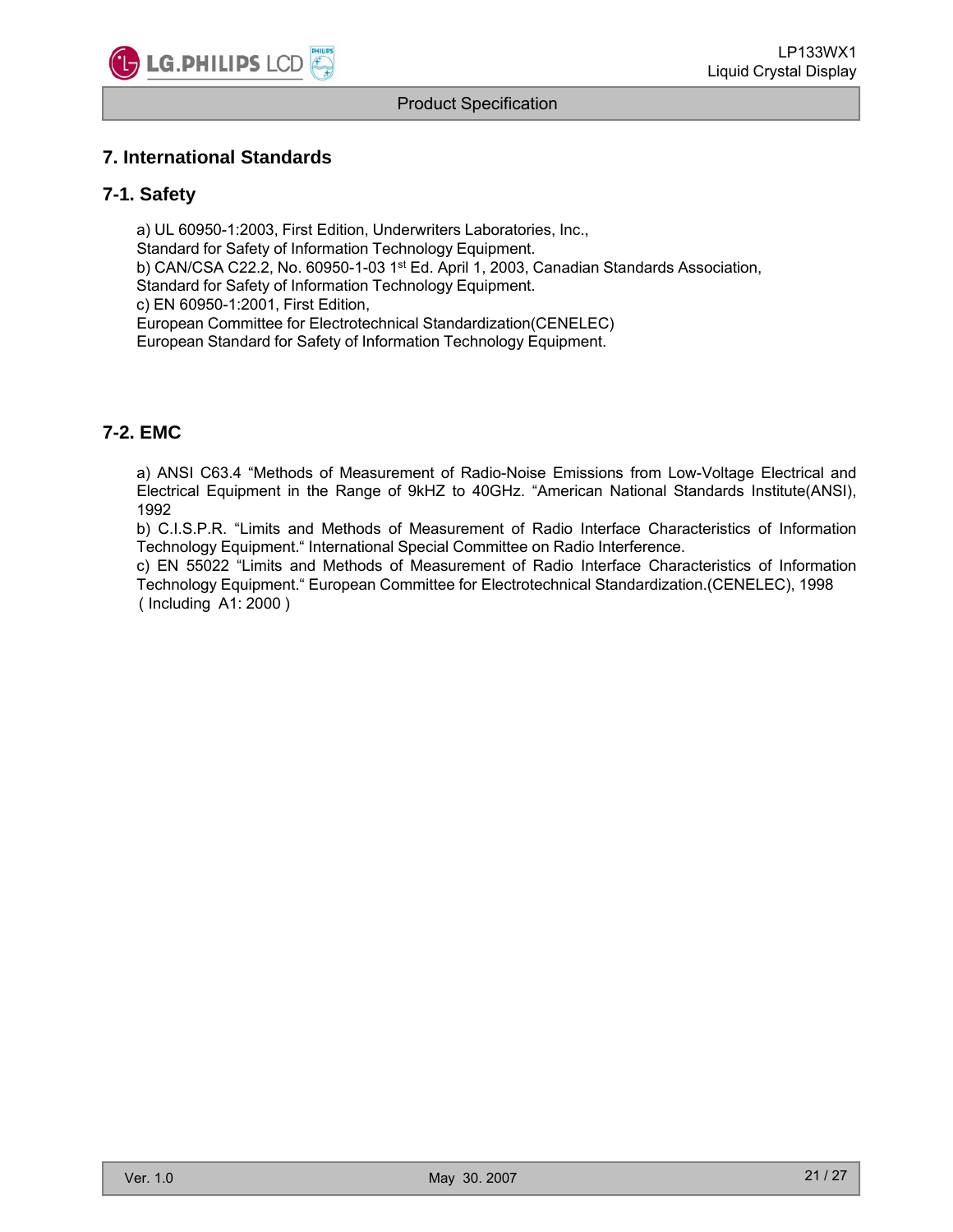

## **8. Packing**

## **8-1. Designation of Lot Mark**

a) Lot Mark



| A,B,C: SIZE(INCH) |
|-------------------|
| E:MONTH           |

D: YEAR  $F \sim M$  : SERIAL NO.

**Note** 1. YEAR

| Year | 2001 | 2002 | 2003 | 2004 | 2005 | 2006 | 2007 | 2008 | 2009 | 2010 |
|------|------|------|------|------|------|------|------|------|------|------|
| Mark |      |      | ັ    |      |      |      |      |      |      |      |

2. MONTH

| Month | Jan | Feb | . .<br>Mar | Apr | May | Jun | Jul | Aug<br>∼ | Sep | Oct | Nov | Dec |
|-------|-----|-----|------------|-----|-----|-----|-----|----------|-----|-----|-----|-----|
| Mark  |     | -   |            |     | ∼   |     |     |          | ∼   |     |     |     |

b) Location of Lot Mark

Serial No. is printed on the label. The label is attached to the backside of the LCD module. This is subject to change without prior notice.

### **8-2. Packing Form**

- a) Package quantity in one box : 30 pcs
- b) Box Size : 480mmX386mmX284mm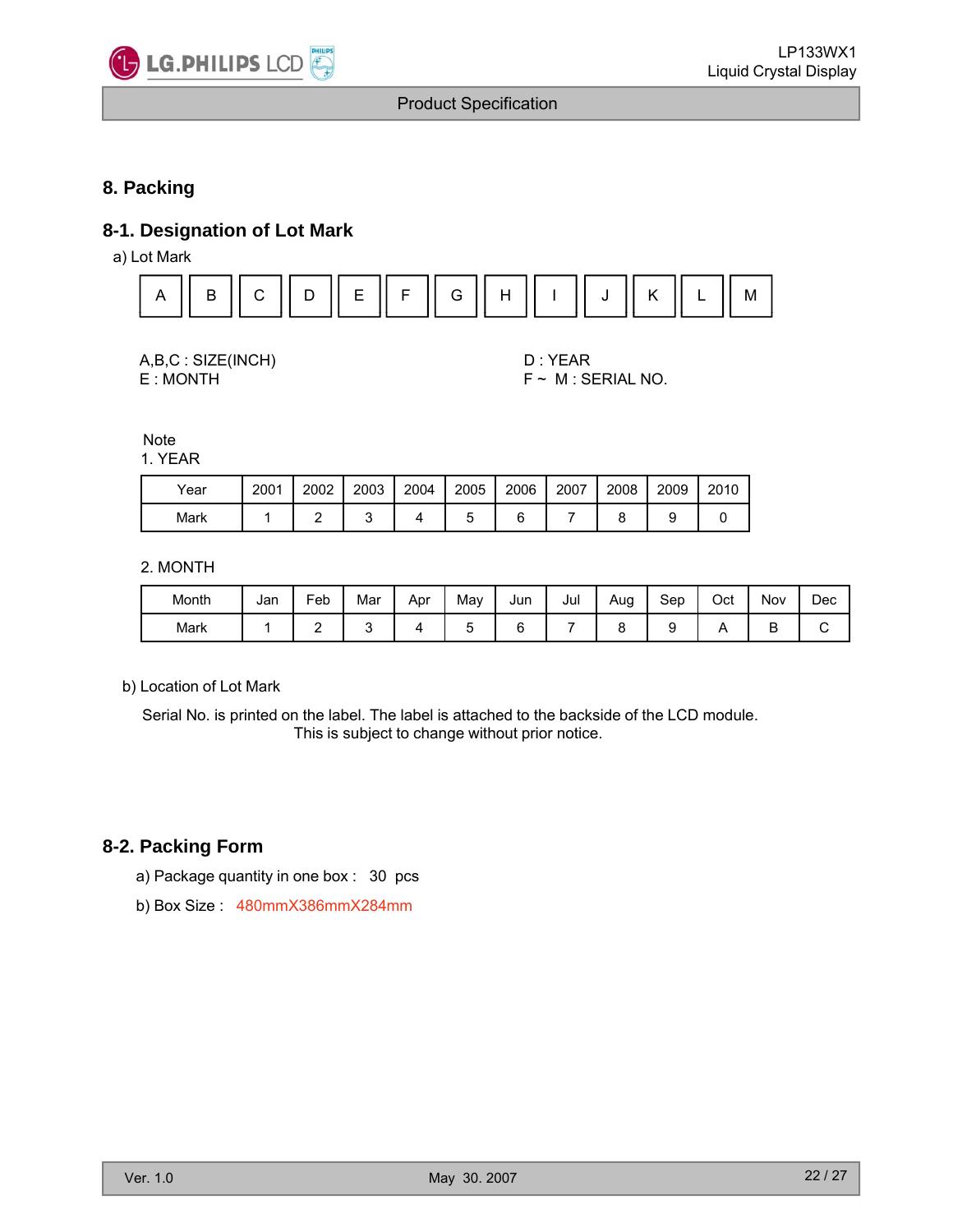

## **9 PRECAUTIONS 9.**

Please pay attention to the following when you use this TFT LCD module.

## **9-1. MOUNTING PRECAUTIONS**

- (1) You must mount a module using holes arranged in four corners or four sides.
- (2) You should consider the mounting structure so that uneven force(ex. Twisted stress) is not applied to the module.

And the case on which a module is mounted should have sufficient strength so that external force is not transmitted directly to the module.

- (3) Please attach a transparent protective plate to the surface in order to protect the polarizer. Transparent protective plate should have sufficient strength in order to the resist external force.
- (4) You should adopt radiation structure to satisfy the temperature specification.
- (5) Acetic acid type and chlorine type materials for the cover case are not describe because the former generates corrosive gas of attacking the polarizer at high temperature and the latter causes circuit break by electro-chemical reaction.
- (6) Do not touch, push or rub the exposed polarizers with glass, tweezers or anything harder than HB pencil lead. And please do not rub with dust clothes with chemical treatment. Do not touch the surface of polarizer for bare hand or greasy cloth.(Some cosmetics are determined to the polarizer.)
- (7) When the surface becomes dusty, please wipe gently with absorbent cotton or other soft materials like chamois soaks with petroleum benzene. Normal-hexane is recommended for cleaning the adhesives used to attach front / rear polarizers. Do not use acetone, toluene and alcohol because they cause chemical damage to the polarizer.
- (8) Wipe off saliva or water drops as soon as possible. Their long time contact with polarizer causes deformations and color fading.
- (9) Do not open the case because inside circuits do not have sufficient strength.

## **9-2. OPERATING PRECAUTIONS**

- (1) The spike noise causes the mis-operation of circuits. It should be lower than following voltage : V=±200mV(Over and under shoot voltage)
- (2) Response time depends on the temperature.(In lower temperature, it becomes longer.)
- (3) Brightness depends on the temperature. (In lower temperature, it becomes lower.) And in lower temperature, response time(required time that brightness is stable after turned on) becomes longer.
- (4) Be careful for condensation at sudden temperature change. Condensation makes damage to polarizer or electrical contacted parts. And after fading condensation, smear or spot will occur.
- (5) When fixed patterns are displayed for a long time, remnant image is likely to occur.
- (6) Module has high frequency circuits Sufficient suppression to the electromagnetic interference (6) Module has high frequency circuits. Sufficient suppression to the electromagnetic shall be done by system manufacturers. Grounding and shielding methods may be important to minimized the interference.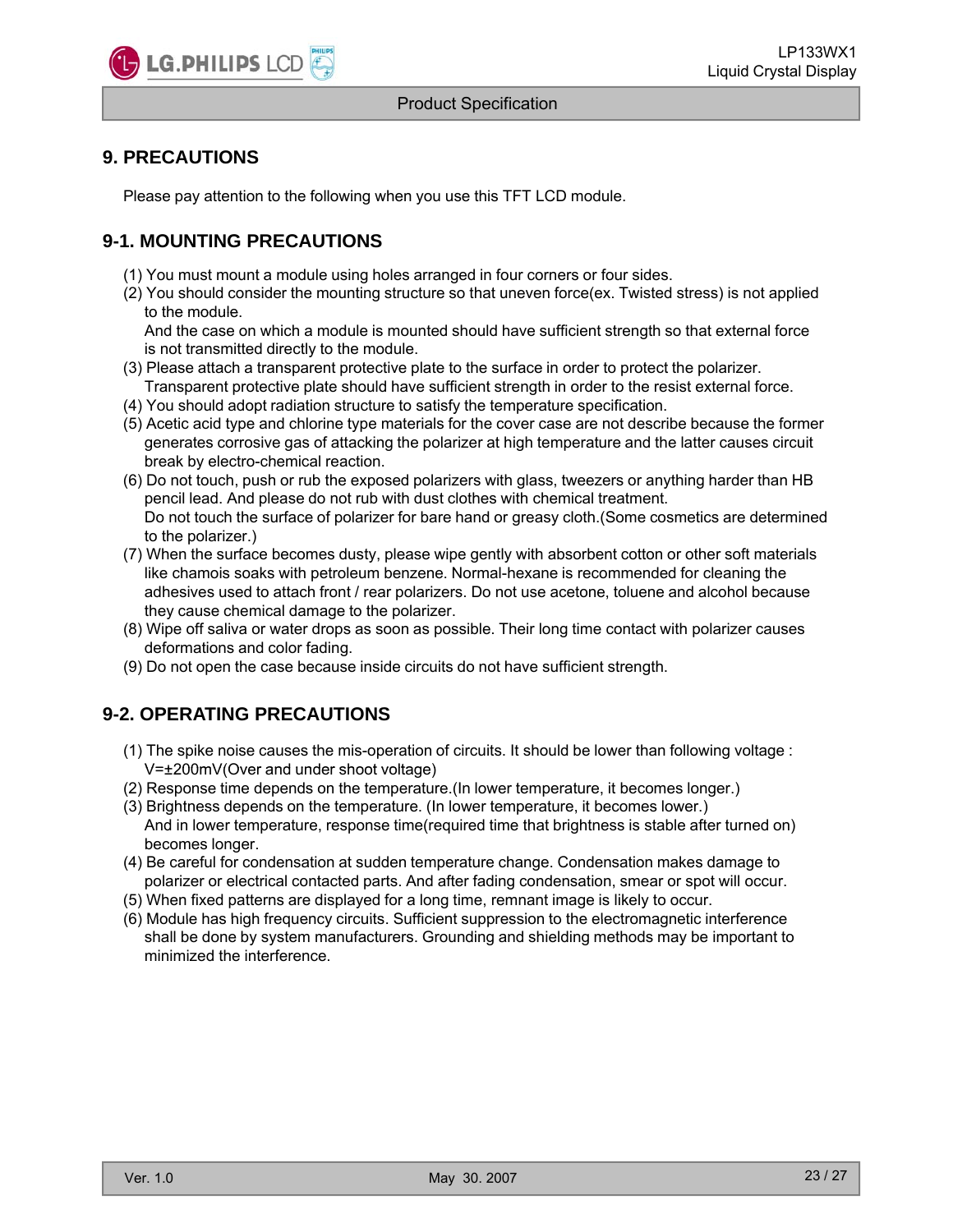

## **9-3. ELECTROSTATIC DISCHARGE CONTROL**

Since a module is composed of electronic circuits, it is not strong to electrostatic discharge. Make certain that treatment persons are connected to ground through wrist band etc. And don't touch interface pin directly.

## **9-4. PRECAUTIONS FOR STRONG LIGHT EXPOSURE**

Strong light exposure causes degradation of polarizer and color filter.

## **9-5. STORAGE**

When storing modules as spares for a long time, the following precautions are necessary.

- (1) Store them in a dark place. Do not expose the module to sunlight or fluorescent light. Keep the temperature between 5°C and 35°C at normal humidity.
- (2) The polarizer surface should not come in contact with any other object. It is recommended that they be stored in the container in which they were shipped.

## **9-6. HANDLING PRECAUTIONS FOR PROTECTION FILM**

- (1) When the protection film is peeled off, static electricity is generated between the film and polarizer. This should be peeled off slowly and carefully by people who are electrically grounded and with well ion-blown equipment or in such a condition, etc.
- (2) The protection film is attached to the polarizer with a small amount of glue. If some stress is applied to rub the protection film against the polarizer during the time you peel off the film, the glue is apt to remain on the polarizer.

Please carefully peel off the protection film without rubbing it against the polarizer.

- (3) When the module with protection film attached is stored for a long time, sometimes there remains a very small amount of glue still on the polarizer after the protection film is peeled off.
- (4) You can remove the glue easily. When the glue remains on the polarizer surface or its vestige is recognized, please wipe them off with absorbent cotton waste or other soft material like chamois soaked with normal-hexane.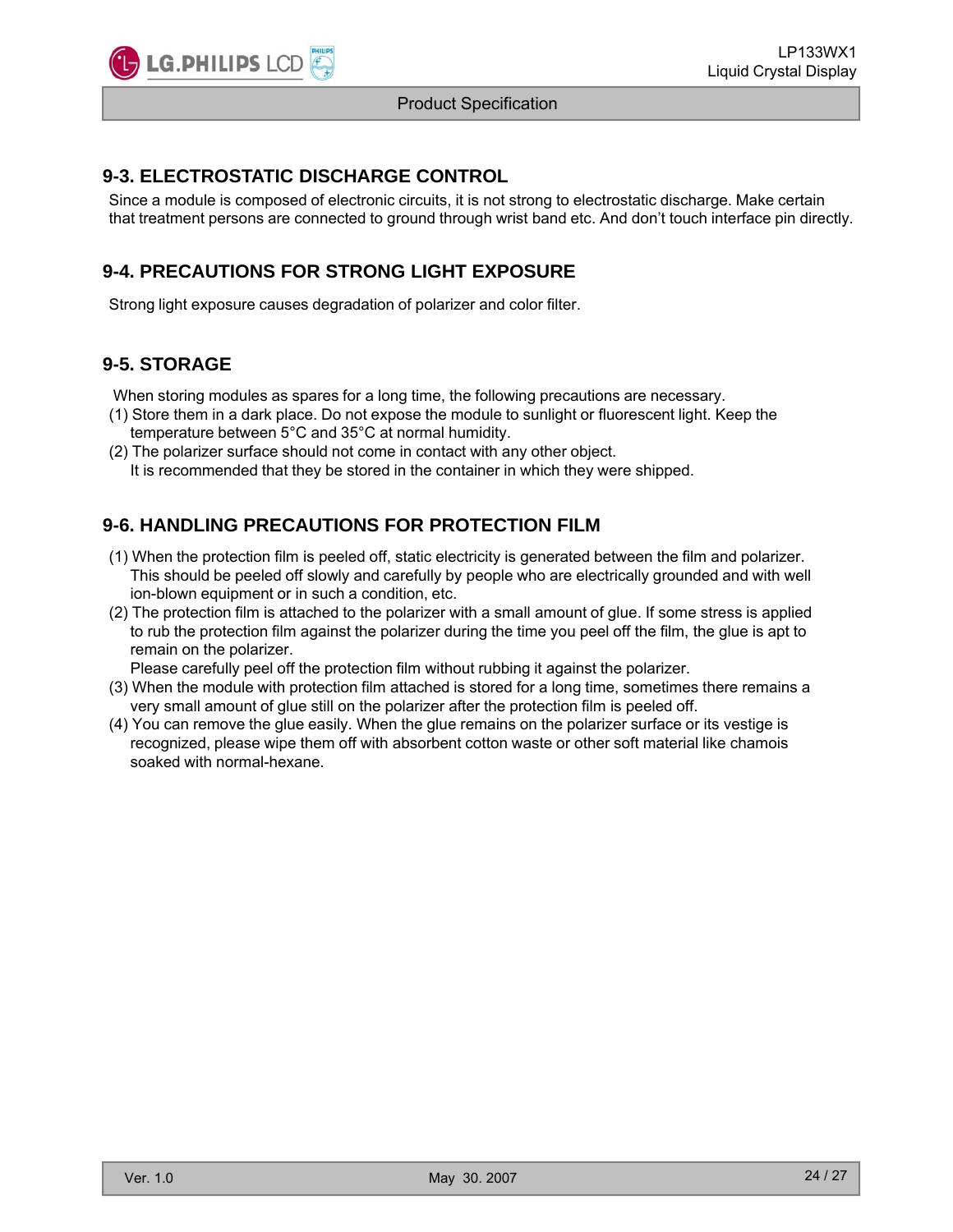

## **APPENDIX A Enhanced Extended Display Identification Data (EEDIDTM APPENDIX A. Enhanced Extended Display Identification Data (EEDID ) 1/3**

|                                  | <b>Byte</b>      |                                                                 | <b>Value</b>   |                         | <b>Value</b>    |
|----------------------------------|------------------|-----------------------------------------------------------------|----------------|-------------------------|-----------------|
|                                  | (hex)            | <b>Field Name and Comments</b>                                  | (hex)          |                         | (binary)        |
|                                  | $\boldsymbol{0}$ | Header                                                          | 0              | $\circ$                 | 0000 0000       |
|                                  | $\mathbf{1}$     | Header                                                          | F              | F                       | 1111 1111       |
|                                  | $\overline{c}$   | Header                                                          | F              | F                       | 1111<br>1111    |
| Header                           | 3                | Header                                                          | F              | F                       | 1111<br>1111    |
|                                  | 4                | Header                                                          | F              | $\overline{F}$          | 1111 1111       |
|                                  | 5                | Header                                                          | F              | $\mathsf{F}$            | 1111<br>1111    |
|                                  | 6                | Header                                                          | F              | $\overline{F}$          | 1111 1111       |
|                                  | $\overline{7}$   | Header                                                          | $\mathbf{0}$   | $\overline{0}$          | 0000 0000       |
|                                  | 8                | EISA manufacture code = $3$ Character ID = LPL                  | 3              | $\overline{2}$          | 0011 0010       |
|                                  | 9                | EISA manufacture code (Compressed ASCII)                        | $\mathbf{0}$   | $\overline{C}$          | 0000 1100       |
|                                  | 0A               | Panel Supplier Reserved - Product Code                          | 0              |                         | 0 0000 0000     |
| Vendor / Product<br>EDID Version | 0B               | Panel Supplier Reserved - Product Code                          | $\mathbf{0}$   | $\mathbf{0}$            | 0000 0000       |
|                                  | 0 <sub>C</sub>   | LCD module Serial No - Preferred but Optional ("0" if not used) | 0              | $\overline{0}$          | 0000 0000       |
|                                  | 0 <sub>D</sub>   | LCD module Serial No - Preferred but Optional ("0" if not used) | $\overline{0}$ | $\overline{0}$          | 0000 0000       |
|                                  | 0E               | LCD module Serial No - Preferred but Optional ("0" if not used) | $\overline{0}$ | $\overline{0}$          | 0000 0000       |
|                                  | 0F               | LCD module Serial No - Preferred but Optional ("0" if not used) | $\overline{0}$ | $\overline{0}$          | 0000 0000       |
|                                  | 10               | Week of manufacture                                             | 0              | $\overline{0}$          | 0000 0000       |
|                                  | 11               | Year of manufacture $= 2007$                                    | $\mathbf{1}$   | $\mathbf{1}$            | 0001<br>0001    |
|                                  | 12               | EDID structure version $# = 1$                                  | 0              | $\mathbf{1}$            | 0000 0001       |
|                                  | 13               | EDID revision $# = 3$                                           | $\mathbf{0}$   | $\overline{3}$          | 0000 0011       |
|                                  |                  |                                                                 |                |                         |                 |
|                                  | 14               | Video I/P definition = Digital I/P $(80h)$                      | 8              | $\overline{0}$          | 1000 0000       |
| Parameters                       | 15               | Max H image size $= 28.608$ cm(29)                              | $\overline{1}$ |                         | D 0001 1101     |
| <b>Display</b>                   | 16               | Max V image size $= 17.880cm(18)$                               | $\mathbf{1}$   | $\overline{2}$          | 0001 0010       |
|                                  |                  |                                                                 |                |                         |                 |
|                                  | 17               | Display gamma = $(2.2 \times 100) - 100 = 120$                  | $\overline{7}$ | $\overline{8}$          | 0111 1000       |
|                                  | 18               | Feature support (no DPMS, Active off, RGB, timing BLK 1)        | 0              | $\overline{\mathsf{A}}$ | 0000 1010       |
|                                  | 19               | Red/Green low Bits                                              | $\overline{9}$ | $6\overline{6}$         | 1001 0110       |
|                                  | 1A               | <b>Blue/White Low Bits</b>                                      | $\mathbf{1}$   | $\mathbf{1}$            | 0001 0001       |
|                                  | 1B               | Red X<br>$= 0.592$                                              | 9              | $\overline{7}$          | 1001 0111       |
| Panel Color<br>Coordinates       | 1 <sup>C</sup>   | Red Y<br>$= 0.345$                                              | 5              | $\overline{8}$          | 0101 1000       |
|                                  | 1 <sub>D</sub>   | Green $X = 0.333$                                               | $\overline{5}$ |                         | 5 0101 0101     |
|                                  | 1E               | Green $Y = 0.541$                                               | 8              | $\overline{A}$          | 1000 1010       |
|                                  | 1F               | Blue X<br>$= 0.160$                                             | $\overline{2}$ | $\overline{9}$          | 0010 1001       |
|                                  | 20               | <b>Blue Y</b><br>$= 0.149$                                      | $\overline{2}$ | $6\overline{6}$         | 0010 0110       |
|                                  | 21               | White $X = 0.313$                                               | $\overline{5}$ |                         | 0 0101 0000     |
|                                  | 22               | White $Y = 0.329$                                               | 5              | $\overline{4}$          | 0101 0100       |
| stablished                       | 23               | Established timings 1 (00h if not used)                         | $\mathbf{0}$   |                         | 0 0000 0000     |
|                                  |                  |                                                                 |                |                         |                 |
| Timings                          | 24               | Established timings 2 (00h if not used)                         | 0              |                         | 0 0000 0000     |
| ш                                | $25\,$           | Manufacturer's timings (00h if not used)                        |                |                         | $0$ 0 0000 0000 |
|                                  | 26               | Standard timing ID1 (01h if not used)                           | 0              | 1 <sup>1</sup>          | 0000 0001       |
|                                  | 27               | Standard timing ID1 (01h if not used)                           | $\mathbf{0}$   | 1                       | 0000 0001       |
|                                  | 28               | Standard timing ID2 (01h if not used)                           | 0              |                         | 0000 0001       |
|                                  | 29               | Standard timing ID2 (01h if not used)                           | $\mathbf{0}$   | $\mathbf{1}$            | 0000 0001       |
|                                  | 2A               | Standard timing ID3 (01h if not used)                           | 0              | 1                       | 0000 0001       |
|                                  | 2B               | Standard timing ID3 (01h if not used)                           | $\mathbf{0}$   |                         | 0000 0001       |
|                                  | 2C               | Standard timing ID4 (01h if not used)                           | 0              |                         | 0000 0001       |
|                                  | 2D               | Standard timing ID4 (01h if not used)                           | $\mathbf{0}$   | $\mathbf{1}$            | 0000 0001       |
|                                  | 2E               | Standard timing ID5 (01h if not used)                           | 0              | 1                       | 0000 0001       |
| Standard Timing ID               | 2F               | Standard timing ID5 (01h if not used)                           | 0              |                         | 0000 0001       |
|                                  | 30               | Standard timing ID6 (01h if not used)                           | 0              |                         | 0000 0001       |
|                                  | $\overline{31}$  | Standard timing ID6 (01h if not used)                           | $\overline{0}$ |                         | 0000 0001       |
|                                  | 32               | Standard timing ID7 (01h if not used)                           | 0              |                         | 0000 0001       |
|                                  | 33               | Standard timing ID7 (01h if not used)                           | $\mathbf{0}$   |                         | 0000 0001       |
|                                  | 34               | Standard timing ID8 (01h if not used)                           | 0              | $\mathbf{1}$            | 0000 0001       |
|                                  | 35               | Standard timing ID8 (01h if not used)                           | $\mathbf{0}$   | $\mathbf{1}$            | 0000 0001       |
|                                  |                  |                                                                 |                |                         |                 |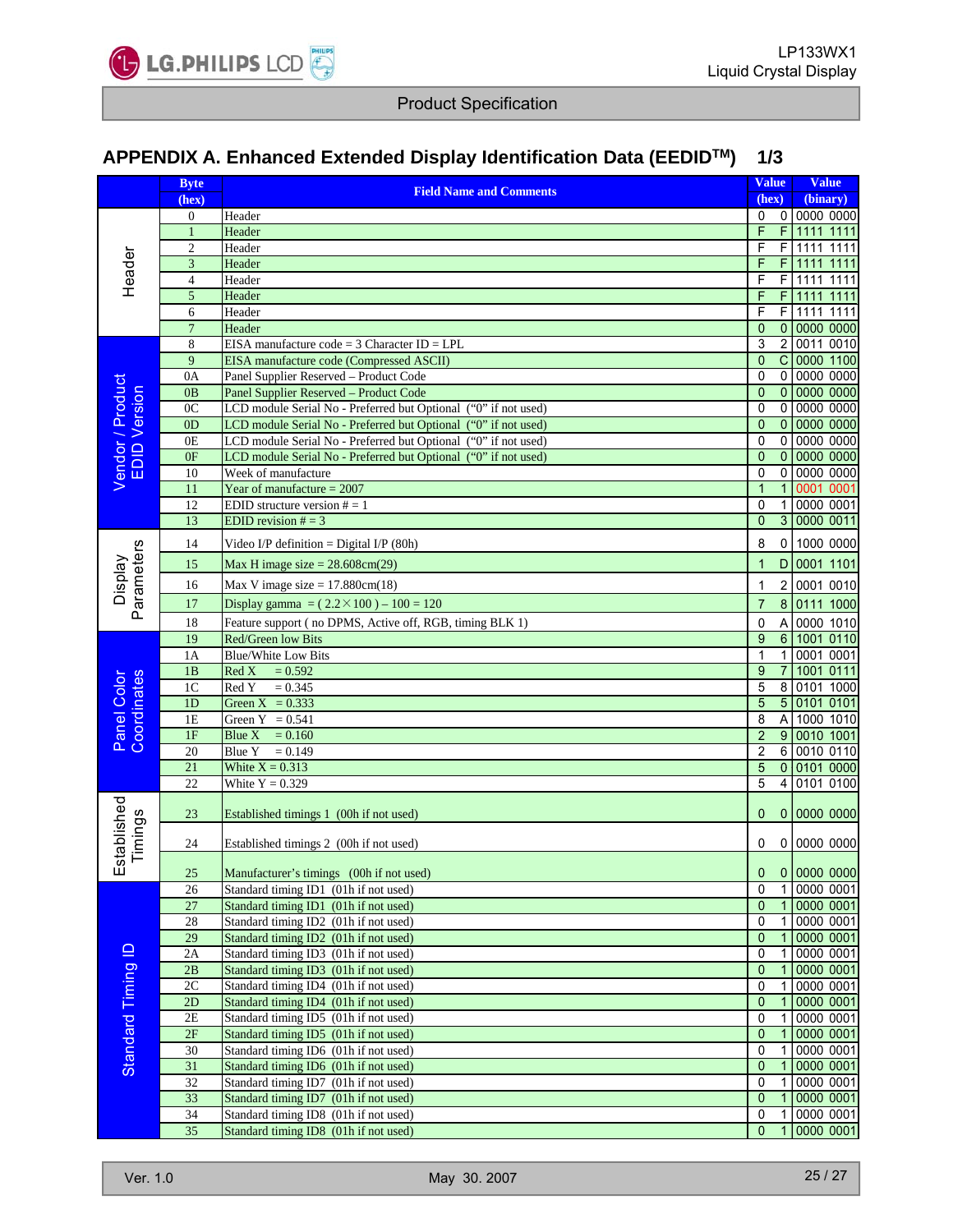

## **APPENDIX A. Enhanced Extended Display Identification Data (EEDID<sup>™</sup>) 2/3**

|                          | 36              | 1280X800 @60 $HZ$ mode pixel clock (LSB) => 71.5MHz                                            | Ε                         |                      | E 1110 1110              |
|--------------------------|-----------------|------------------------------------------------------------------------------------------------|---------------------------|----------------------|--------------------------|
|                          | 37              | (Stored LSB first)                                                                             | $\mathbf{1}$              |                      | <b>B</b> 0001<br>1011    |
|                          | 38              | Horizontal Active = $1280$ pixels<br>(lower 8bits)                                             | 0                         |                      | 0 00000000               |
|                          | 39              | Horizontal Blanking $= 160$ pixels<br>(lower 8bits)                                            | $\boldsymbol{\mathsf{A}}$ |                      | 0 1010 0000              |
|                          | 3A              | Horizontal Active : Horizontal Blanking (upper 4:4bits)                                        | 5                         |                      | 0 0101 0000              |
| Timing Descripter #1     | 3B              | (lower 8bits)<br>Vertical Avtive $= 800$ lines                                                 | $\overline{c}$            |                      | 0 0010 0000              |
|                          | 3C              | Vertical Blanking $= 27$ lines<br>(lower 8bits)                                                | 1                         |                      | B 0001 1011              |
|                          | 3D              | Vertical Active : Vertical Blanking<br>(upper 4:4bits)                                         | 3                         |                      | 0 0011 0000              |
|                          | 3E              | Horizontal Sync. Offset $=$ 48 pixels                                                          | 3                         |                      | 0 0011 0000              |
|                          | 3F              | Horizontal Sync Pulse Width $=$ 32 pixels                                                      | $\overline{c}$            |                      | 0 0010 0000              |
|                          | 40              | Vertical Sync Offset = $3$ lines : Sync Width = $6$ lines                                      | 3                         |                      | 6 0011 0110              |
|                          | 41              | Horizontal Vertical Sync Offset/Width upper $2bits = 0$                                        | $\mathbf{0}$              |                      | 0 0000 0000              |
|                          | 42              | Horizontal Image Size = $286.08$ mm $(286)$                                                    | 1                         | E.<br>3 <sup>1</sup> | 0001 1110                |
|                          | 43<br>44        | Vertical Image Size = $178.80cm(179)$                                                          | B<br>1                    |                      | 1011 0011<br>0 0001 0000 |
|                          | 45              | Horizontal & Vertical Image Size<br>Horizontal Border = $0$                                    | 0                         | $\overline{0}$       | 0000 0000                |
|                          | 46              | Vertical Border = $0$                                                                          | 0                         | $\overline{0}$       | 0000 0000                |
|                          | 47              | Non-interlaced, Normal display, no stereo, Digital separate sync, H/V pol negatives            | $\mathbf{1}$              | $\overline{8}$       | 0001 1000                |
|                          | 48              | Not used                                                                                       | 0                         |                      | 0 00000000               |
|                          | 49              | Not used                                                                                       | $\overline{0}$            |                      | 0   0000   0000          |
|                          | 4A              | Not used                                                                                       | 0                         |                      | 0 0000 0000              |
|                          | 4B              | Not used                                                                                       | 0                         |                      | 0   0000   0000          |
|                          | 4C              | Not used                                                                                       | 0                         |                      | 0 0000 0000              |
|                          | 4D              | Not used                                                                                       | $\overline{0}$            |                      | 0 0000 0000              |
|                          | 4E              | Not used                                                                                       | 0                         |                      | 0 0000 0000              |
|                          | 4F              | Not used                                                                                       | 0                         |                      | 0   0000   0000          |
|                          | 50              | Not used                                                                                       | 0                         |                      | 0 0000 0000              |
|                          | 51              | Not used                                                                                       | $\overline{0}$            |                      | 0   0000   0000          |
|                          | 52              | Not used                                                                                       | 0                         |                      | 0 0000 0000              |
| Timing Descripter #2     | $\overline{53}$ | Not used                                                                                       | 0                         |                      | 0 0000 0000              |
|                          | 54              | Not used                                                                                       | 0                         |                      | 0 0000 0000              |
|                          | $\overline{55}$ | Not used                                                                                       | 0                         |                      | 0 0000 0000              |
|                          | 56              | Not used                                                                                       | 0                         |                      | 0 0000 0000              |
|                          | 57              | Not used                                                                                       | $\overline{0}$            |                      | 0 0000 0000              |
|                          | 58              | Not used                                                                                       | 0                         |                      | 0 0000 0000              |
|                          | 59              | Module "A" Revision = $00$<br>Example: 00, 01, 02, 03, etc.                                    | $\overline{0}$            |                      | 0 0000 0000              |
|                          | 5A              | Flag                                                                                           | 0                         |                      | 0 0000 0000              |
|                          | 5B              | Flag                                                                                           | $\overline{0}$            |                      | 0 0000 0000              |
|                          | 5C              | Flag                                                                                           | 0                         |                      | 0 0000 0000              |
|                          |                 |                                                                                                |                           |                      |                          |
|                          | 5D              | <b>Dummy Descriptor</b>                                                                        | F                         |                      | E 1111 1110              |
| $\mathbf{C}$             | 5Ε              | Flag                                                                                           | 0                         |                      | 0 0000 0000              |
|                          | 5F              | Dell P/N $1st$ Character = U                                                                   | 5                         |                      | 5 0101 0101              |
|                          | 60              | Dell P/N $2nd$ Character = N                                                                   | 4                         |                      | E 0100 1110              |
|                          | 61              | Dell P/N $3^{rd}$ Character = 8                                                                | 3                         |                      | 8 0011 1000              |
|                          |                 | Dell P/N $4^{\text{th}}$ Character = 6                                                         | 3                         |                      | 6 0011 0110              |
|                          | 62              |                                                                                                |                           |                      |                          |
|                          | 63              | Dell P/N $5^{th}$ Character = 4                                                                | 3                         |                      | 4 0011 0100              |
|                          | 64              | LCD Supplier EEDID Revision #                                                                  | 0                         |                      | 6 0000 0110              |
| Timing Descripter #3     | 65              | Manufacturer $P/N = 1$                                                                         | 3                         |                      | 1 0011 0001              |
| Dell specific informatio | 66              | Manufacturer $P/N = 3$                                                                         | 3                         |                      | 3 0011 0011              |
|                          | 67              | Manufacturer $P/N = 3$                                                                         | 3                         |                      | 3 0011 0011              |
|                          |                 |                                                                                                |                           |                      |                          |
|                          | 68              | Manufacturer $P/N = W$                                                                         | 5                         |                      | 7 0101 0111              |
|                          | 69              | Manufacturer $P/N = X$                                                                         | 5                         |                      | 8 0101 1000              |
|                          | 6A              | Manufacturer $P/N = 1$                                                                         | 3                         |                      | 1 0011 0001              |
|                          | 6 <sub>B</sub>  | Manufacturer $P/N$ (If <13 char, then terminate with ASCII code 0Ah, set remaining char = 20h) | $\overline{0}$            |                      | A 0000 1010              |